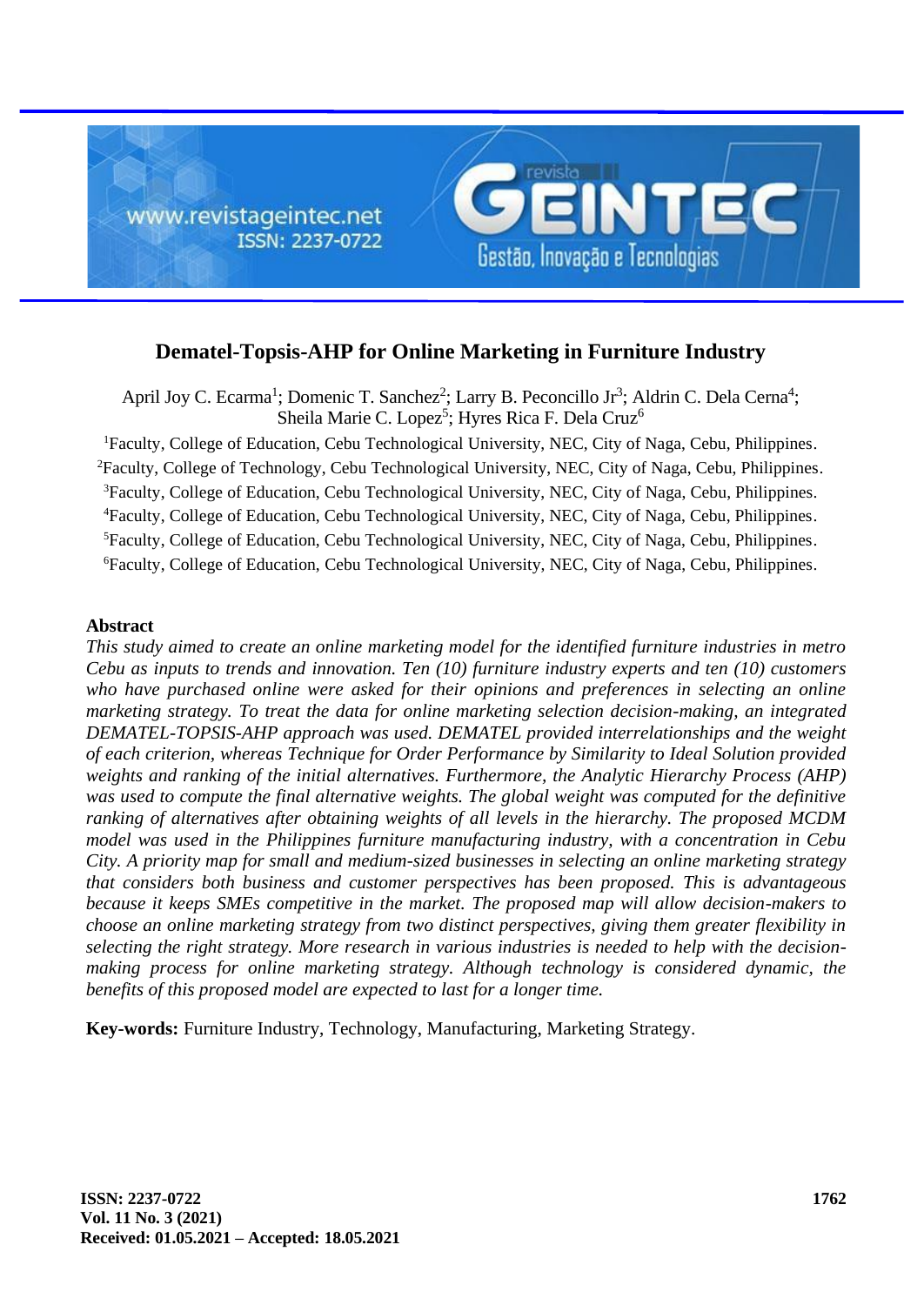# **1. Introduction**

The practice of promoting and advertising products and services over the internet is known as online marketing. According to Sultan and Rohm (2004), the internet has caused a significant shift in the competitive landscape; thus, online marketing has become the primary marketing channel and has become critical to a company's success or failure. Consumer-to-consumer conversations are amplified by online marketing strategies, which marketing managers rarely control (Mangold & Faulds, 2009). However, while marketing managers can rarely control some information disseminated through online marketing, ignoring the realities of the positive impact on consumer behavior of the information that is supposed to be transmitted to the marketplace, such as increased purchasing intentions, means ignoring the realities of the positive impact on consumer behavior of the information that is supposed to be transmitted to the marketplace. As a result, management must adopt a strategic online marketing strategy that can shape consumer discussions to be consistent with its objectives. In the Philippines, online marketing is seen as a powerful tool for small and medium businesses (SMEs) to stay competitive in the market (Agabin, 2015).

A successful online marketing strategy allows SMEs to tap into a large and growing market, leading to new opportunities for growth. Large corporations have the financial resources to invest in online marketing; however, SMEs are known for having limitations and acceptance barriers to adopting new technology. The internet and communication channels have changed the way people do business today (Dahnil et al. 2014). Furthermore, SMEs do not always fully utilize their innovative and creative potential because many of these businesses are unfamiliar with today's technology tools, let alone the benefits of social media (Vasquez et al., 2014). The Philippines has over 33 million internet users, ranking second in Southeast Asia and sixth in Asia, with more than 34 percent of Filipino online users visiting the internet every day and more than 45 percent going online at least once a week (ADMA, 2013). The average Filipino spends up to 21.5 hours per week online when they use the internet.

Furthermore, according to Internet World Statistics, the number of Filipinos who subscribe to broadband services is expected to grow at an annual rate of 11.3 percent until 2016, when it is expected that more than 59 percent of Filipinos will be online. This creates an opportunity for SMEs to enter the online marketing market. This means that the Philippines has the infrastructure and resources necessary for SMEs to use online marketing to promote their goods and services. This also establishes a foundation for how critical it is for SMEs to engage in online marketing in order to develop marketing strategies that increase market participation. Several online marketing strategies or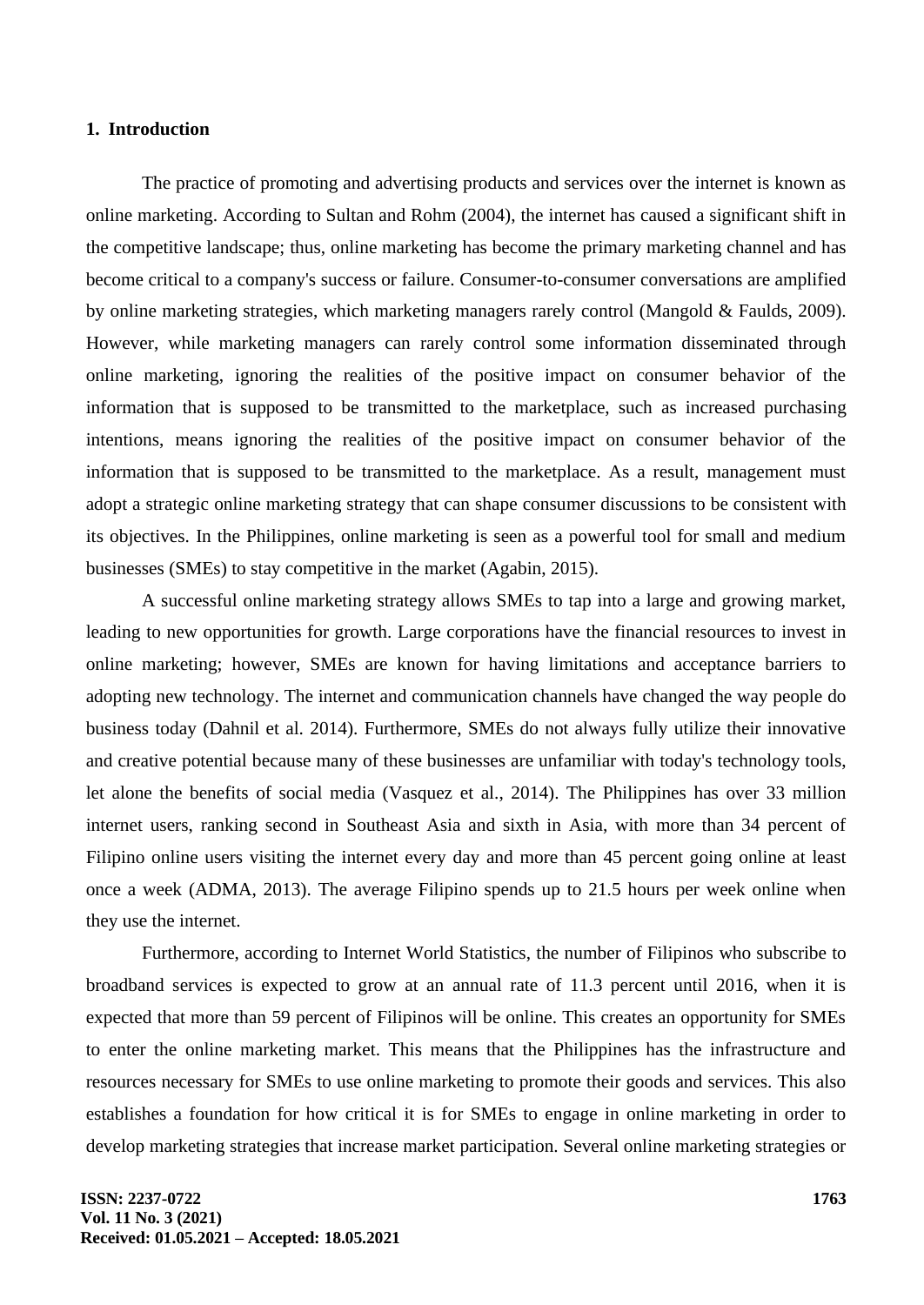forms were presented in recent literature, and marketing practitioners must evaluate and select these strategies based on a number of complex factors. As a result, deciding on a marketing strategy is classified as a multi-criteria decision-making (MCDM) problem. The MCDM model addresses the complexities of real-world decision-making caused by a number of potentially conflicting criteria and alternatives and the subjectivity of these criteria with limited measurement systems. For marketing practitioners in SMEs, this complexity creates an ill-structured problem, which may not imply a straightforward selection decision. In this problem domain, current literature only offers a limited solution. Rzemieniak (2015), for example, was tasked with finding the most effective online advertisement but failed to employ MCDM techniques.

Despite the fact that the problem appears to be important for both theory and practice, it has not been addressed in the current literature. As a result, this study sought to fill a gap in the existing literature by proposing a method for SMEs to choose an online marketing strategy. Applying a hybrid decision-making model approach and integrating businesses' and customers' perspectives in the online marketing strategy selection decision are the work's main contributions. This is significant because it emphasizes the importance of promoting online marketing for SMEs to keep them competitive. This study uses the proposed approach to allow marketing practitioners to choose an online marketing strategy from two different perspectives, giving them more flexibility in their decision. In this paper, an integrated DEMATEL-TOPSIS-AHP approach is proposed. The DEMATEL (Decision Making Trial and Evaluation Laboratory) assigns weight to criteria. The weights of the initial alternatives are provided by Technique for Order Performance by Similarity to Ideal Solution (TOPSIS), and the weights of the final alternatives are computed by Analytic Hierarchy Process (AHP). To demonstrate the proposed approach, a case study in the furniture manufacturing industry was used. This research contributes to creating a flexible online marketing strategy selection decision for marketing practitioners that considers both business and customer needs.

# **2. Review of Related Literature**

As members of a competitive market, all businesses strive to outperform their competitors. Businesses need creative and innovative knowledge in designing management strategies to achieve or maintain such a reputation in the industry. One of these strategies is marketing (Aghazadeh, 2015). Several types of research consistently found that strategic marketing has a strong positive correlation with a company's success. Anderson, Fornell, and Mazvancheryl (2004) discovered that customer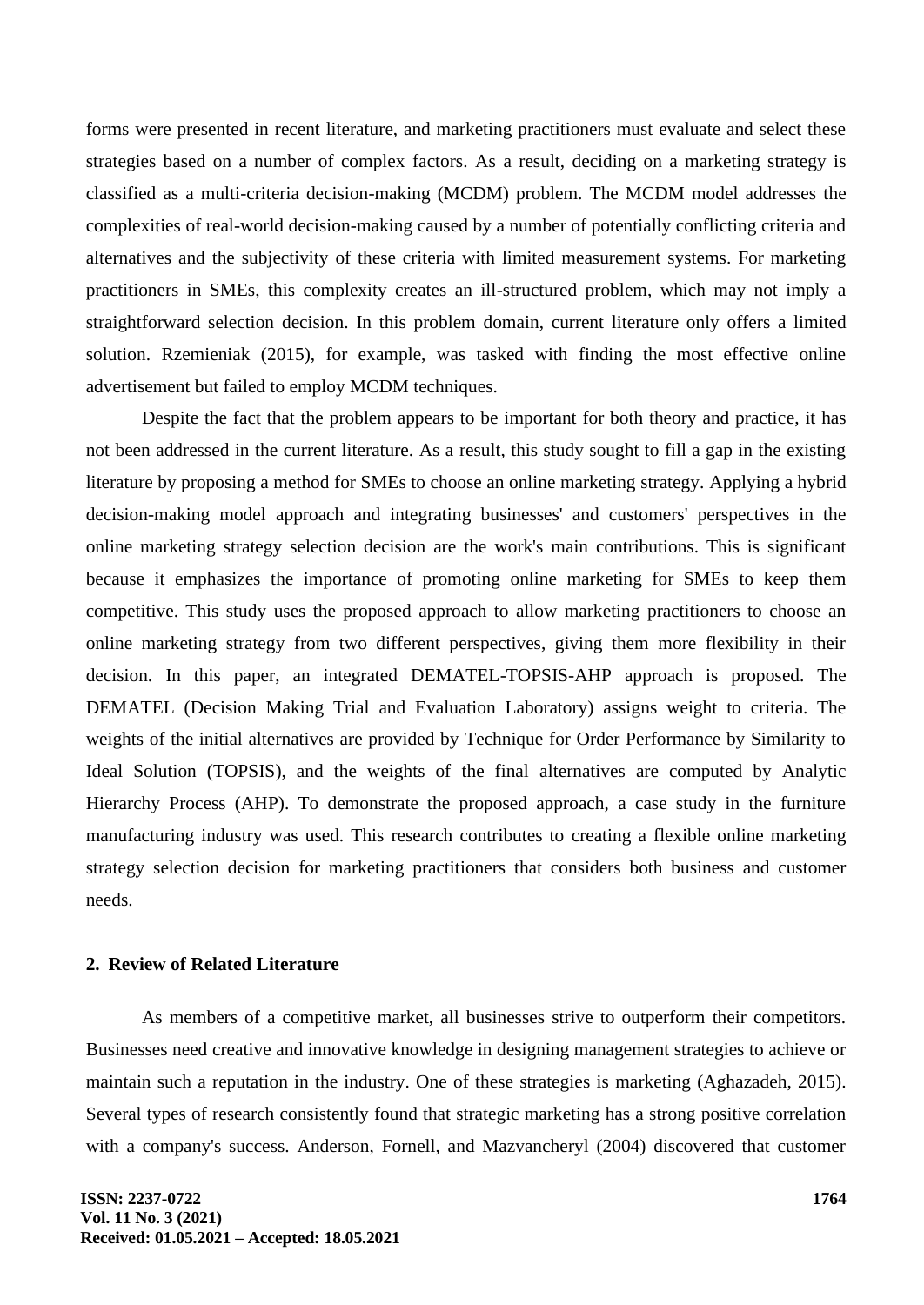satisfaction positively impacts shareholder value. Because of the rapid changes brought about by technological advancements, businesses are increasingly relying on internet technology to pursue international marketing opportunities. (Bianchi & Andrews, 2015; Bianchi & Andrews, 2015; Bianchi & Andrews, 2015 Companies use this portal to provide quality communication to their customers as technology dominates in the modern era. Internet usage is becoming an increasingly important source of competitive advantage on a global scale (Leeflang et al. 2014). As a result, businesses have taken advantage of the internet's global access to companies and individuals by connecting customers to companies more efficiently and cost-effectively than traditional services (Angelides,1997). Compared to traditional marketing, online marketing can efficiently disseminate vast amounts of information to a much larger customer base. This translates to increased interaction, improved customer service, and faster responses. Because the internet is available 24 hours a day, Kiang and Chi (2001) emphasized the ability of the internet to provide timely information to customers. Even though online marketing is now commonplace for businesses, Leeflang et al. (2014) identified several challenges, including the digital revolution, customer insights, breakthroughs, social media, online opportunity, price transparency, automated interactions, metrics, talent gap, and organization. These issues make it difficult for businesses to use online marketing effectively. Despite the obstacles mentioned above, businesses continue to engage in a new and diverse electronic marketing and advertising (Angelides, 1997). The majority of business firms commonly use different online marketing strategies. Social media marketing (Dahnil et al., 2014), search engine marketing (Skiera et al., 2010), e-mail marketing (Chadwick & Doherty, 2012), corporate websites (Hwang, McMillan & Lee, 2003), and content marketing are examples of these marketing strategies. Social media marketing (SMM), according to Dahnil et al. (2014), is a business practice in which goods, services, information, and ideas are promoted through online social media. It is a powerful tool for disseminating brand advocates by sharing with large groups of people; however, it can negatively affect publicity (Oztamur & Karakadilar, 2014). On Facebook, Twitter, Instagram, Flickr, Youtube, and other social media platforms, company pages, tagged-based, and referral marketing are examples.

Advertisers can use Google and Yahoo for search engine marketing (SEM), which allows them to place ads when a keyword is typed into a search engine (Skiera et al., 2010). Advertisements are ranked according to bids and paid per click (PPC), or unsponsored ads are promoted to higher positions using optimization techniques (search engine optimization). Because the search engine is the primary tool for finding information, SEM is the most popular form of online marketing (Skiera et al., 2010). However, because companies strive for the highest ranking in SEM, they will always be in a constant battle with other businesses (Xiang, Law & Fesenmaier, 2011).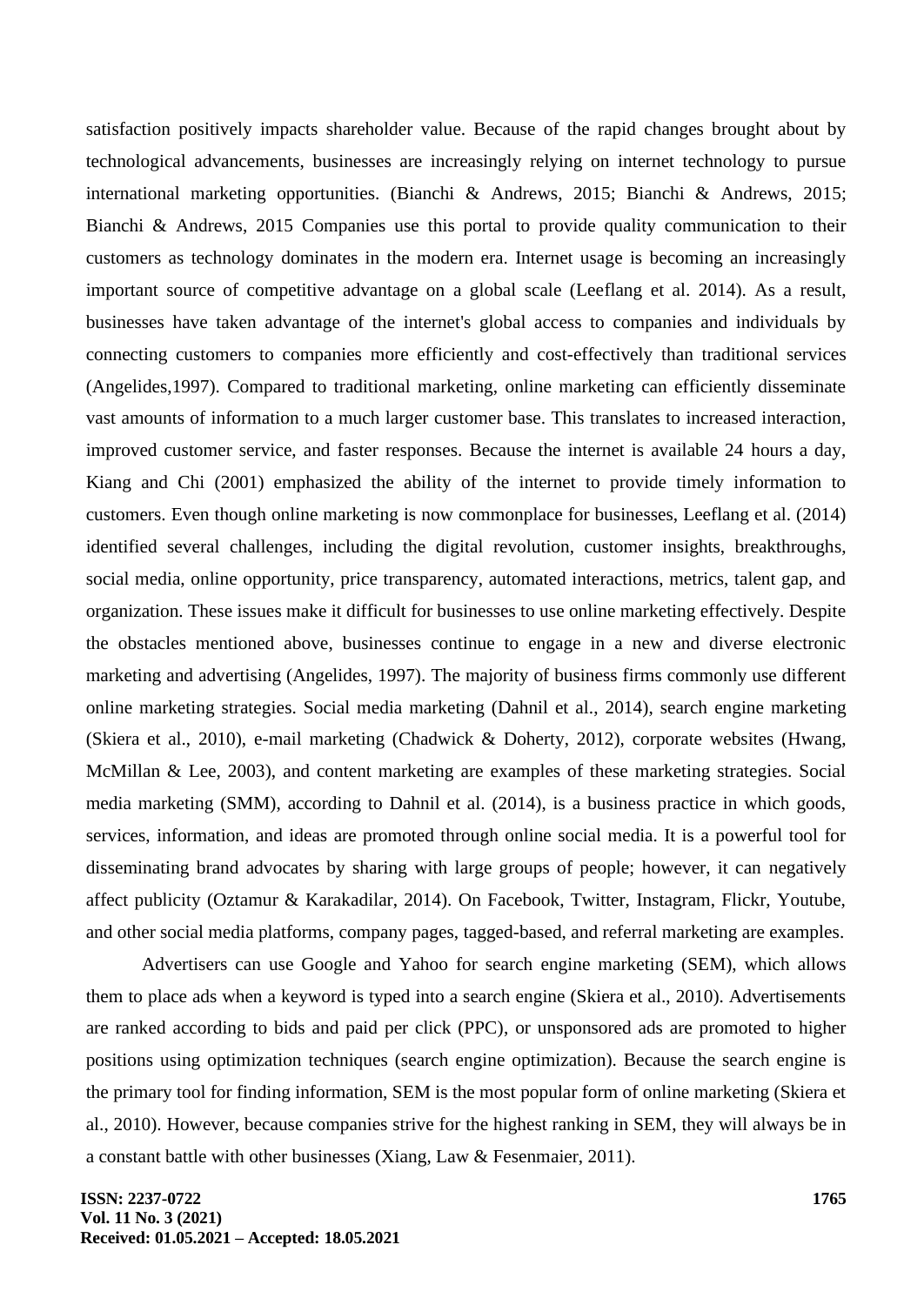E-mail marketing is a type of online marketing in which promotional messages are sent via e-mail (Chadwick & Doherty, 2012). Customers give their explicit consent to receive direct e-mails. E-mail marketing, according to Pavlov, Melville, and Plice (2007), provides twice the return on investment (ROI) as other online marketing strategies. However, because e-mail marketing is less expensive, customer complaints about unsolicited e-mails or spam are already common. Gmail, Yahoo Mail, and company e-mails are examples of e-mail sites. The corporate website is a type of corporate advertisement in which customers are provided with either comprehensive or concise information about the company via a website (Hwang, McMillan & Lee, 2003). When you click on a link from a search engine, you'll be taken to this website (Skiera et al., 2010). Customers' perceptions of a brand can be influenced by their knowledge of the company's website (Hwang, McMillan & Lee, 2003). Content marketing aims to educate customers by providing valuable information that builds brand loyalty. It attracts customers to purchase, according to Mandloys Digital Agency, identifying the benefits of content marketing: building credibility and value, building relationships, and versatility to business marketing strategy. The researchers define content marketing as blogs, online news articles, and commerce communities (e.g., Lazada, eBay, and Amazon).

#### **3. Two Perspectives of Online Marketing**

Customers' needs should always take precedence when choosing an online marketing strategy; however, businesses have their own set of requirements for selecting an online marketing strategy. As a result, relevant literature from these two domains can be used to create a research framework for this study.

#### **The Perspective of Customers**

According to various studies, companies with a strong customer focus have high levels of customer satisfaction and have well-established institutionalized processes for understanding and meeting their needs. It also aids in the marketing process, including product research and development and promotional communication. In recent years, there has been a greater emphasis on customer-centric marketing strategies. According to Gretzel, Yuan, and Fesenmaier (2006), one of the success factors for web marketing is engaging users' interest and participation through customized interactions. Customers should be considered in terms of online marketing by businesses to meet their needs. Several studies on the qualities of online marketing websites focused on the needs of the customers.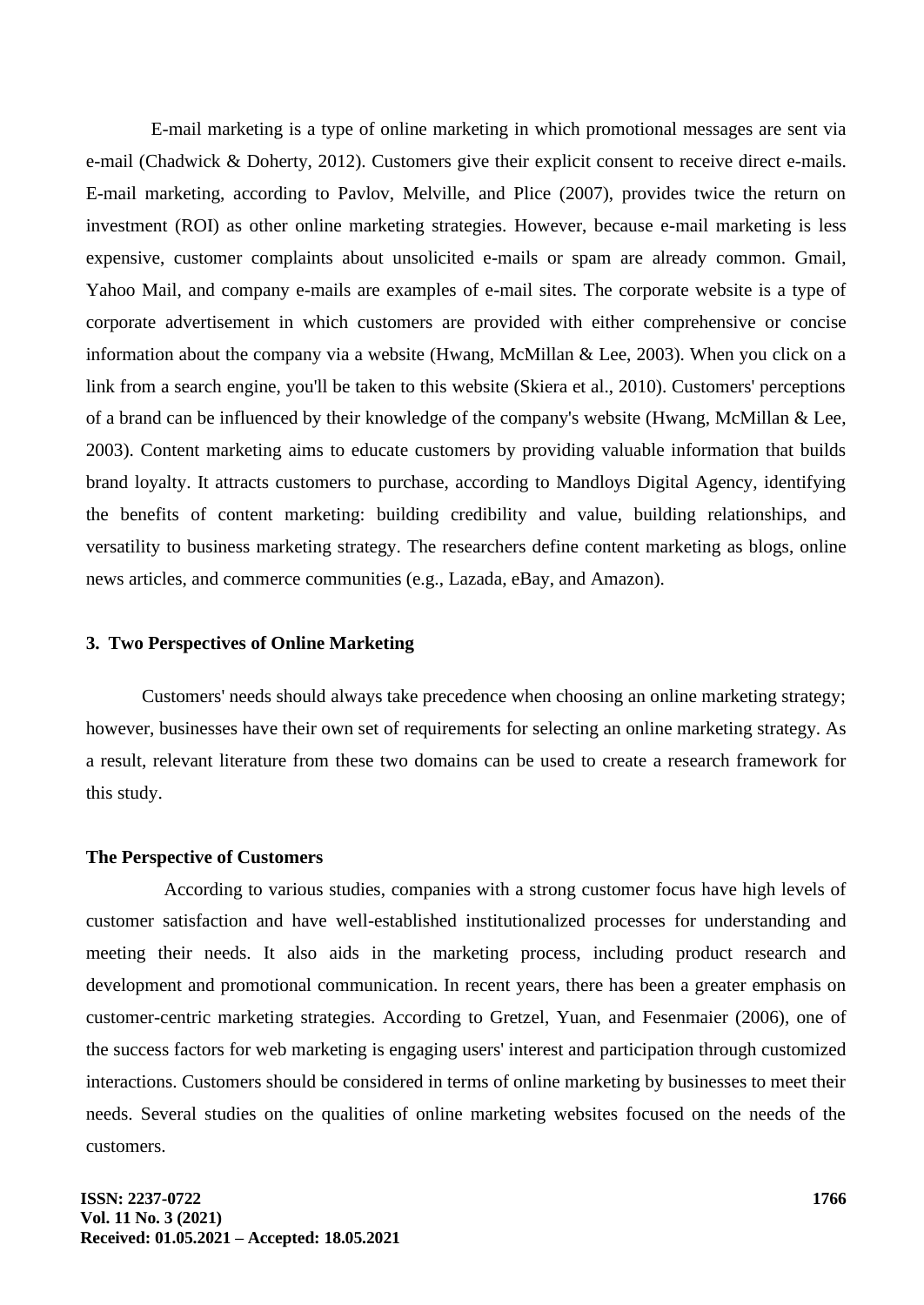# **The Perspective of Businesses**

While customers have their own set of requirements, businesses have their own set of requirements that may differ from those of the customers'. The primary goal of a business is to maximize profits for its owners and stakeholders (Murillo & Martinek, 2009). In order to achieve their objectives, several other businesses' needs should be considered. Cost, coverage, communication, and convenience are also online marketing concepts that should be considered from a business standpoint. The cost of developing, implementing, and maintaining an online marketing strategy refers to the monetary value that the company will incur. Typically, businesses would prefer lower development, implementation, and maintenance costs. Coverage is a quantitative measure of a company's communication with its customers. It refers to the total number of users reached by the company via online marketing, regardless of their feedback or insights. Technically, greater coverage is preferable because it gets a larger number of customers. Meanwhile, communication aims to build a meaningful relationship and interaction with the customer by focusing on their requirements. Customers will be able to provide constant feedback if you use interactive advertising. As a result, businesses would be able to improve and stay ahead of the competition. While market coverage refers to the quantity of the market, communication refers to the quality of the market. The ease with which an online marketing strategy can be designed and maintained is referred to as convenience.

#### **Small and Medium Enterprises**

The internet has provided opportunities to businesses, especially for small and medium enterprises. Comprising almost 98% of US companies (International Trade Administration, 2012), small and medium enterprises (SME) can expand their customer base, enter new product markets, and rationalize their businesses through online marketing (Organization for Economic Co-operation and Development, 2000). According to the World Bank Review on Small Businesses Activities, small and medium enterprise (SME) was committed to the World Bank Group as a core element in its strategy to foster economic growth, employment, and poverty alleviation. They are non-subsidiary, independent firms that more frequently employ fewer than 250 employees, in which 25% of these are now internationally competitive and must have an annual turnover of EUR 40 million or less in the European Union (Organisation for Economic Co-operation and Development, 2000). In the Philippines, 940,886 small and medium enterprises in operation contributed 35.7% of the value-added (DTI, 2012). SMEs must have less than 200 employees with at most P15-P100 million of assets. They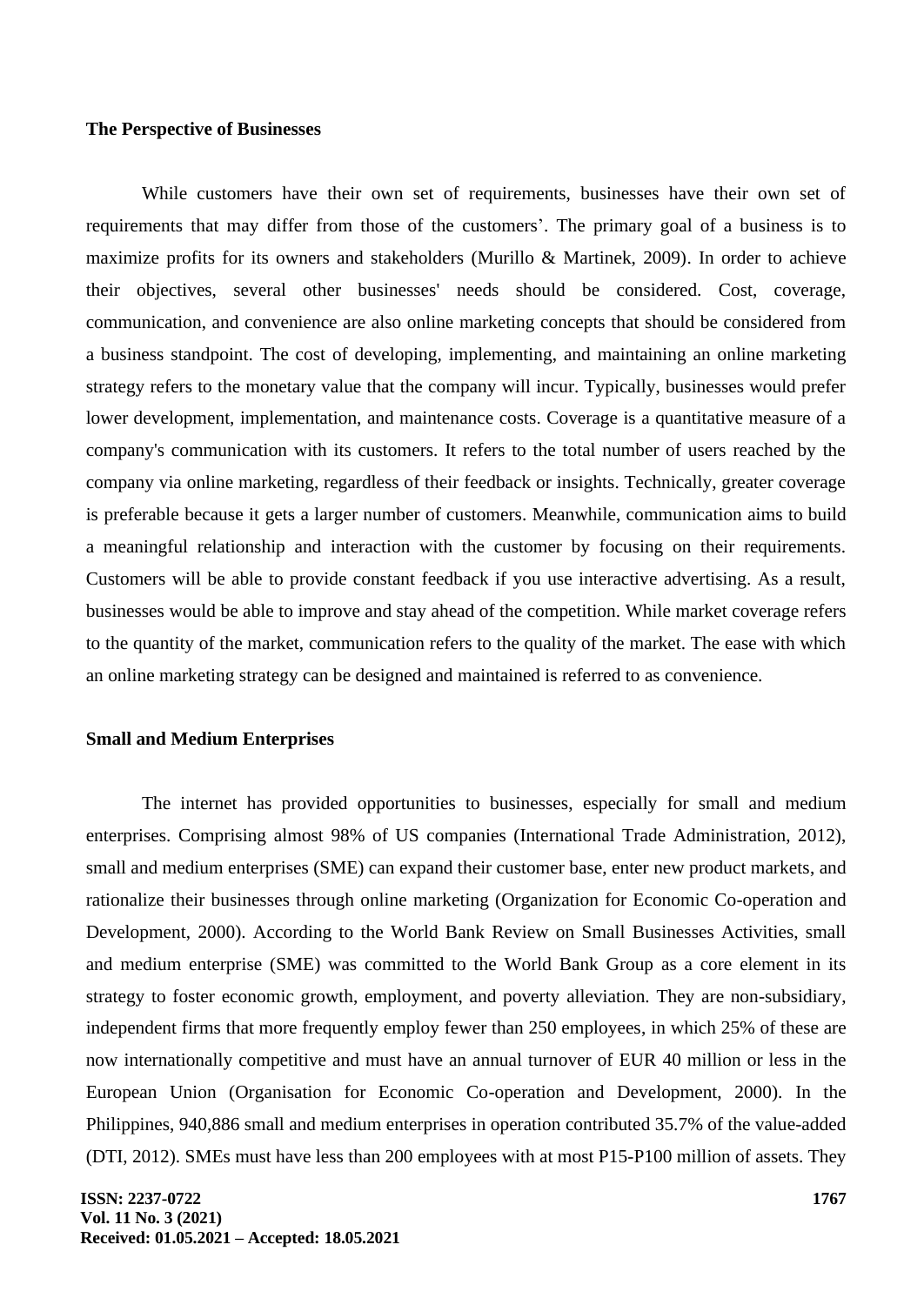account for 99.6 percent of total registered enterprises in the country. Policymakers lauded SMEs as the real backbone of our economy, contributing to 32 percent of the country's GDP. This explains how SMEs play an important role in the national economy. Although large corporations have sufficient resources to invest in online marketing, SMEs are well known to have limitations and acceptance barriers in adopting new technology, especially in business today (Dahnil et al., 2014). Business owners who rarely know today's tool of technology may lose the opportunities of online marketing. With the emergence of SMEs' implementation of online marketing, a few studies are conducted to evaluate its effectiveness.

For instance, the Greek food exporting SMEs use online marketing strategies and the websites' features to establish a strong brand identity in the global market. Peer review of existing website evaluation frameworks in the literature and input from web style guides is used to identify what specific strategies most SMEs practice. Percentages of specific online marketing strategies under each category are derived from the firms' responses.

On the other hand, Rzemieniak (2015) researched the effectiveness of online advertising. Entrepreneurs are asked to select what they consider the most effective online advertising through a questionnaire. Results showed that most respondents chose search engine advertisement as the most effective location of online advertising.

In selecting the best alternative, multi-criteria decision-making (MCDM) is the most preferred and well-known approach of decision-making (Triantaphyllou, et al. 1998). It is a useful tool in many economic, manufacturing, material selection, military, constructional, etc. problems, specifically on investment decision, project evaluation, financial benefit evaluation and so on (Gavade, 2014). MCDM structures complex problems (Aruldoss et al., 2012) with multiple conflicting criteria that often form a hierarchy (Xu & Yang, 2001). Experts are given discretion in scoring importance weights to various criteria regarding the goal (Stanujkic, Dordevic B. & Dordevic M., 2013).

Few studies on marketing have applied MCDM approaches for decision-making. For example, Lee et al. (2010) modeled a marketing strategy decision-making problem and provided a five-step decision framework to carefully assess traditional marketing strategies using ANP, VIKOR, and DEMATEL. Meanwhile, Chuo, Leu & Tsai (2011) used DEMATEL, ANP, and VIKOR in proposing an integrated model for evaluating airlines' websites' effectiveness.

Both studies placed more emphasis on business' perspective rather than the customers' perspective. There is a synergistic effect between the business and customer perspectives, in which strengthening the business leads to stronger customer relationships and vice versa, feeding a positive,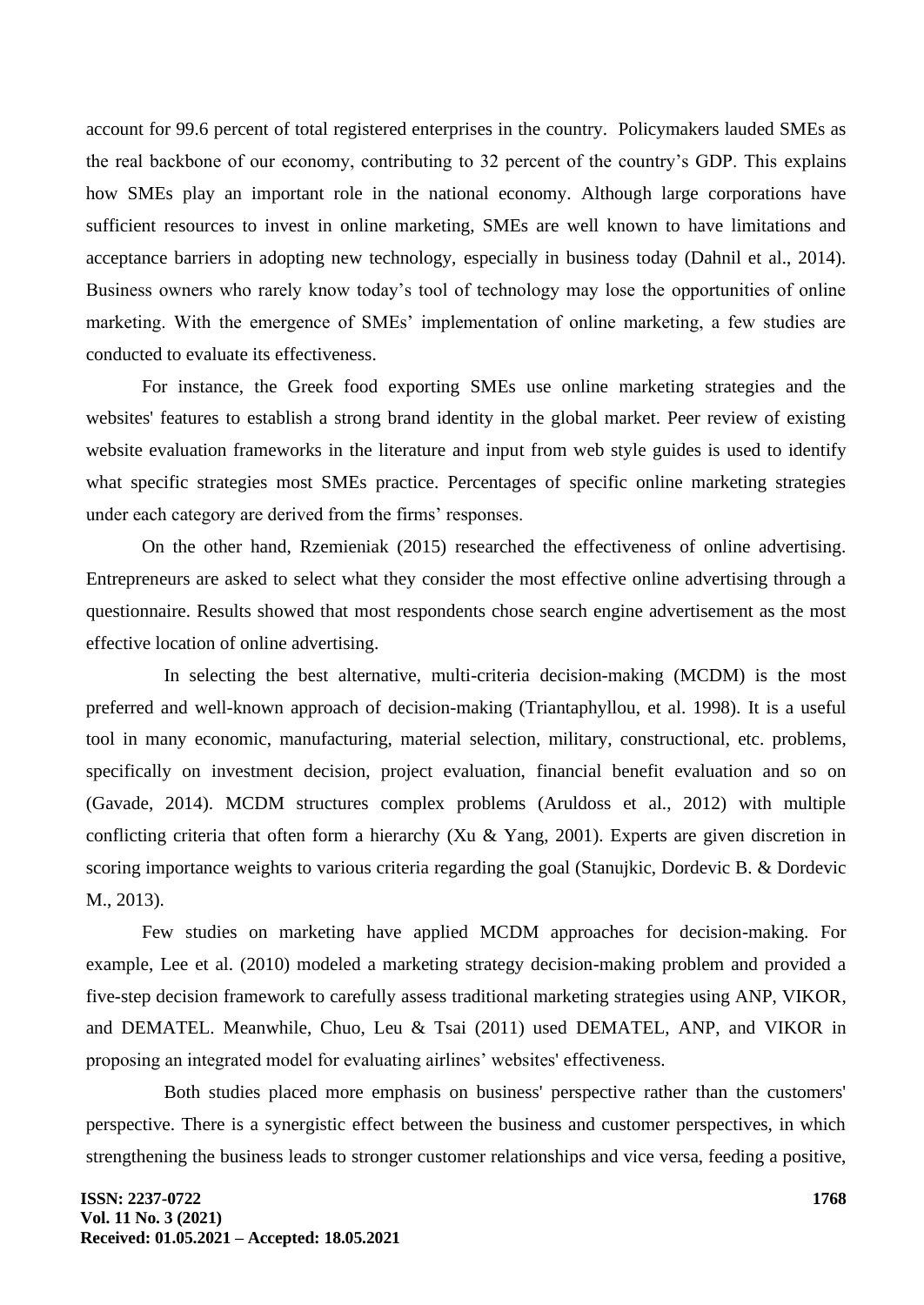virtuous cycle (Mittal and Sawhney 2001). Business or customer alone is not as successful as a focus on both perspectives. One perspective without the other is not that effective, and the combination will be greater than either alone (Ambler et al., 2002). For instance, a company will gain lesser revenue as it only focuses on lowering the cost in advertising but did not consider its effect on the customers. Emphasizing both perspectives will lower the cost of advertising and raise the revenue by giving quality marketing to the customers.

Due to the complexity of the decision process in selecting the best online marketing strategy, an integrated framework that corporate business and customer needs is proposed. The proposed framework attempts to develop a map that provides decision-makers a platform to choose an online marketing strategy in the context of business and customer needs.

# **Multi-criteria Decision-making (MCDM) Approaches**

Multi-criteria Decision Making (MCDM) is a decision-making tool that structures the problem clearly and systematically (Lee et al., 2010). These problems are such complex decision situations in which several, often contradictory, points of view must be considered. Several studies made use of MCDM approaches, such as supplier selection (Bruno et al., 2012), truck selection (Baykasoglu et al., 2013), performance evaluation (Sun, 2010), information systems selection, industrial engineering sector choosing, the election of deputy candidates for nomination, and fire site selection (Chaudhary et al., 2015) to name a few. Generally, these problems are characterized by many criteria and alternatives structured either in a hierarchy or a network. In the proposed framework of this study, DEMATEL, TOPSIS, and AHP were used.

#### **DEMATEL Method**

The DEMATEL method was developed by the Science and Human Affairs Program of the Battle Memorial Institute of Geneva between 1972 and 1976. They converted the mutual relationship between the criteria's causes and effects into an intelligible structural model for the system (Tzeng et al., 2007). Several applications have been conducted in numerous studies, such as I.T. projects outsourcing strategy mix decision, evaluation, and selection of outsourcing provider for a telecommunication company (Kacamak, Kahraman & Uygun, 2015), truck selection (Baykasoglu, et al. 2013), sustainable management (Sai & Chou, 2009), and evaluation model for the web-based marketing of the airline industry (Chou et al., 2011). This methodology can confirm interdependence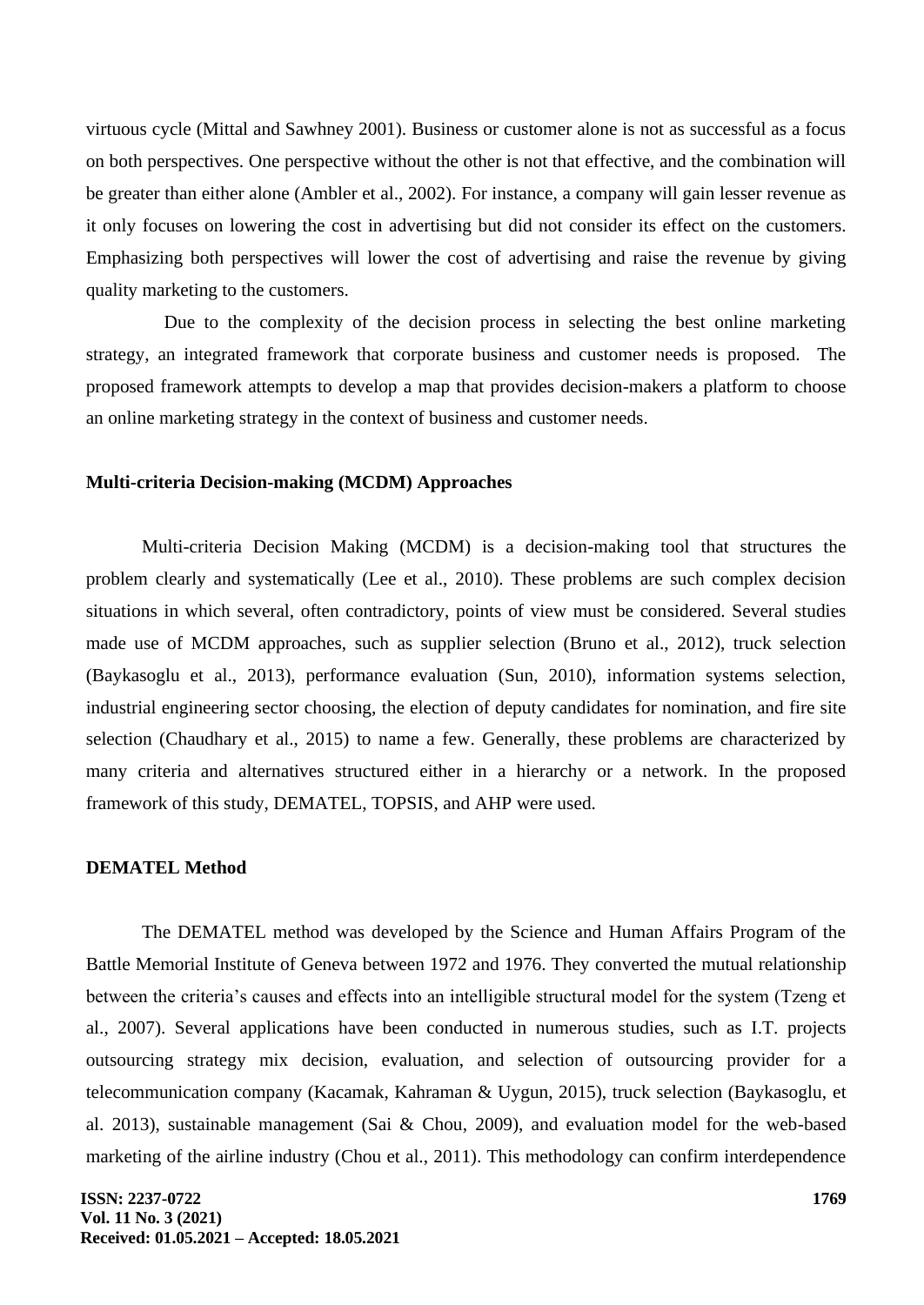among variables/criteria and restrict the relations that reflect characteristics within an important systemic and developmental trend. The following describes the process of DEMATEL Generate the direct-relation matrix. A group of experts is asked to perform pairwise comparisons of influence between criteria. An evaluation scale of 0,1,2,3, and 4 are used for comparison, representing "no influence", "low influence", "medium influence", "high influence", and "very high influence," respectively. These evaluations form initial direct-relation matrices of size *n* x *n* matrix where each expert is denoted as  $k$ , where  $k=1, 2,...$ , experts, where  $z_{ii}$  is denoted as the degree to which the *i*th criterion affects the *j*th criterion. The following represents  $Z^k$ <br> $\begin{bmatrix} z_1^m & \cdots & z_{1j}^m & \cdots & z_{1n}^m \end{bmatrix}$ 

$$
Z^{k} = \begin{bmatrix} z_{11}^{m} & \cdots & z_{1j}^{m} & \cdots & z_{1n}^{m} \\ \vdots & \vdots & & \vdots \\ z_{i1}^{m} & \cdots & z_{ij}^{m} & \cdots & z_{in}^{m} \\ \vdots & & \vdots & & \vdots \\ z_{n1}^{m} & \cdots & z_{nj}^{m} & \cdots & z_{nn}^{m} \end{bmatrix}, k = 1, 2, ..., m \quad (1)
$$

Aggregating direct-relation matrices using equation (2) where  $\beta_k \rightarrow [0,1]$  is the importance weight of the*k*th decision-maker and 1  $\sum_{k=1}^{m} \beta_k = 1$ *k k*  $\beta_i$  $\sum_{k=1}^m \beta_k =$ 

$$
\overline{Z} = \beta_1 Z^1 + \beta_2 Z^2 + \dots + \beta_m Z^m
$$
 (2)

Normalizing the direct-relation matrix. The normalized direct-relation matrix can be derived through formulas (3)-(5), where all principal diagonal elements are equal to zero.

$$
Y = \frac{Z}{g}
$$
 (3)  

$$
g = \max \left( \max_{1 \le i \le n} \sum_{j=1}^{n} |z_{ij}|, \max_{1 \le j \le n} \sum_{i=1}^{n} |z_{ij}| \right), i, j \in \{1, 2, 3, ..., n\}, (4)
$$
  

$$
\lim_{i \to \infty} Y^{i} = [0]_{n \times n} \text{ where } Y = [Y_{ij}]_{n \times n}, 0 \le y_{ij} < 1. (5)
$$

Obtaining the total relation matrix. Once the normalized direct-relation matrix *Y* has been obtained, a continuous decrease in problems' indirect effects along with the powers of the matrix *Y* , e.g.  $Y^1, Y^2, \ldots, Y^{\infty}$  guarantees convergent solutions to the matrix inversion. The total-relation matrix *T* can be derived using formula (6), denoted as the identity matrix.

$$
T = Y + Y^{2} + Y^{3} + \dots = \sum_{i=1}^{\infty} Y^{i} = Y (I - Y)^{-1}
$$
 (6)

**ISSN: 2237-0722 Vol. 11 No. 3 (2021) Received: 01.05.2021 – Accepted: 18.05.2021**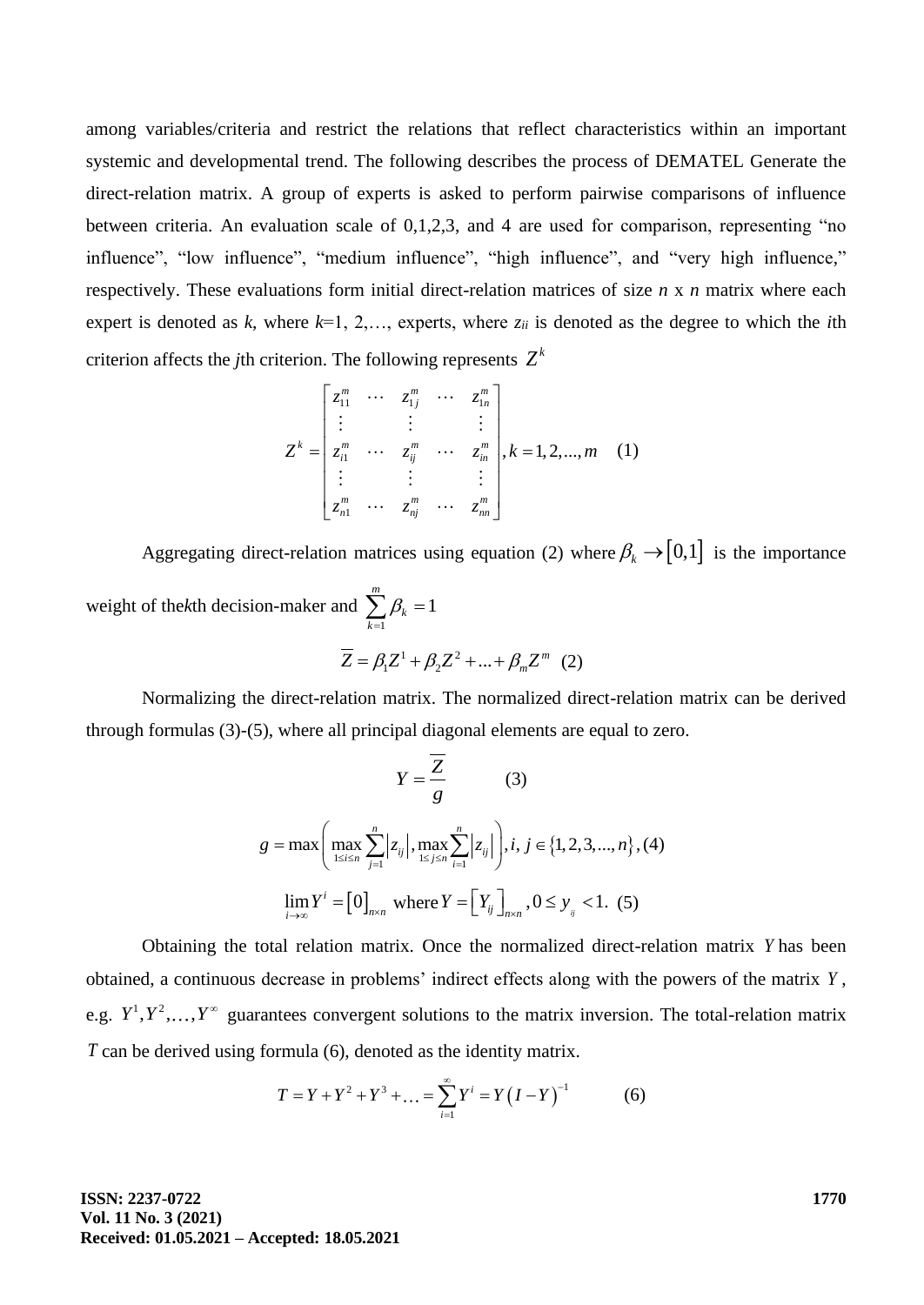Computing the values of influence and relation. Using the values of  $D - R$  and  $D + R$ , where D is the sum of columns and R the sum of rows in the matrix, levels of influence on others and relationships with others are defined as shown in formulas (7)–(9). Some criteria have positive values of *D* − R and thus greatly influence other criteria. These criteria are called dispatchers; others have a negative value of *D*−*R* and thus are greatly influenced by other criteria. These are called receivers. The value of  $D + R$  indicates the degree of relationship between each criterion with other criteria. Criteria having greater values have stronger relationships with other criteria, while those having smaller values  $D + R$  have less of a relationship with others.

$$
T = \left[ t_{ij} \right]_{n \times n} i, j \in \{1, 2, 3, ..., n\}, \qquad (7)
$$

$$
D = \left[ \sum_{j=1}^{n} t_{ij} \right]_{n \times 1} = \left[ t_{i} \right]_{n \times 1} \qquad (8)
$$

$$
P = \left[ \sum_{j=1}^{n} t_{ij} \right]_{n \times 1} \qquad (9)
$$

$$
R = \left[ \sum_{i=1}^{n} t_{ij} \right]_{1 \times n} = \left[ t_{j} \right]_{n \times 1} \tag{9}
$$

Setting a threshold value to obtain the influence-relation-map. To obtain an appropriate influence-relation-map, the decision maker must set a threshold value for the influence level. Only some elements whose influence level in the matrix *T* is greater than the threshold value can be chosen and converted into the influence-relation-map. The threshold value is computed through equation (10) (Yang et al., 2008). The influence-relation-map is acquired by mapping the dataset of  $(D+R, D-R)$ where the horizontal axis is  $D + R$ , and the vertical axis is  $D - R$ .

$$
\alpha = \frac{\sum_{i=1}^{n} \sum_{j=1}^{n} \left[t_{ij}\right]}{N} \tag{10}
$$

Where *N* is the number of elements in matrix *T* .

Technique for Order Preference by Similarity to Ideal Solution (TOPSIS)

This method is proposed by Chen and Hwang (1992). The basic principle of TOPSIS is that the chosen alternative should have the shortest distance from the ideal solution that maximizes the benefit and minimizes the total cost. The farthest distance from the negative ideal solution that minimizes the benefit also maximizes the total cost. It defines an index called similarity to the positive ideal solution and the remoteness from the negative ideal solution (Sun, 2010). Furthermore, the steps in implementing the TOPSIS method are the following: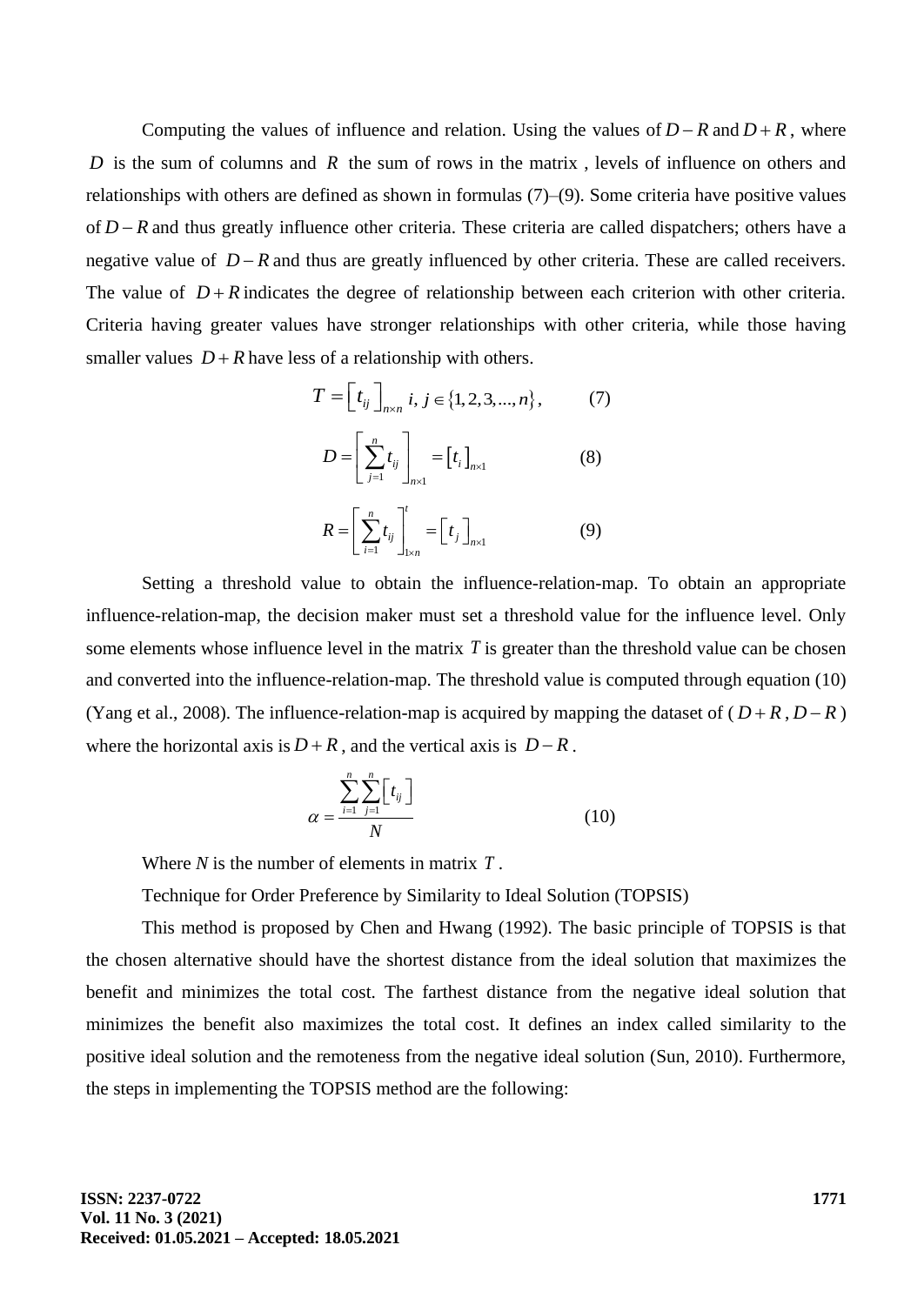Construct a decision matrix  $X^k = \left| X^k_{ij} \right|$  $X^k = \left[ X^k_{ij} \right]_{m \times n}$  that denotes the performance of *i*th alternative to the *j*th criteria perceived by the *k*th decision-maker by a defined rating structure.

| Criteria              | <b>Rating Scale</b>              |
|-----------------------|----------------------------------|
| Customer needs        |                                  |
| Reliability (CC1)     | 10 (Very good) $-1$ (Very poor)  |
| Responsiveness (CC2)  | $10$ (Very good) – 1 (Very poor) |
| Credibility (CC3)     | 10 (Very good) $-1$ (Very poor)  |
| Convenience (CC4)     | $10$ (Very good) – 1 (Very poor) |
| <b>Business needs</b> |                                  |
| Cost (BC1)            | 10 (Very low) $-1$ (Very high)   |
| Coverage (BC2)        | 10 (Very high) $-1$ (Very low)   |
| Communication (BC3)   | 10 (Very good) $-1$ (Very poor)  |
| Convenience (BC4)     | 10 (Very good) $-1$ (Very poor)  |

| Table 1 - 10- Point Scale |  |  |  |
|---------------------------|--|--|--|
|---------------------------|--|--|--|

Aggregate decision matrices  $X^k$  using equation (11) where  $\beta_k \rightarrow [0,1]$  is the weight of the *k*th decision-maker and 1 1 *l k k*  $\beta_i$  $\sum_{k=1} \beta_k =$ 

$$
\overline{X} = \left[ \overline{X}_{ij} \right]_{m \times n} = \sum_{k=1}^{l} \beta_k X^k \tag{11}
$$

Calculate the normalized decision matrix. The normalized value  $r_{ij}$  is calculated as follows where  $i=1, 2, ..., m$  and  $j = 1, 2, ..., n$ .

$$
r_{ij} = \frac{x_{ij}}{\sqrt{\sum_{i=1}^{m} x_{ij}^2}}
$$
(12)

Calculate the weighted normalized decision matrix. The weighted normalized value  $v_{ij}$  is calculated as follows:

$$
v_{ij} = r_{ij} \times w_j \qquad (13)
$$

Where  $W_j$  is the weight of the *j*th criterion or attribute and 1 1 *n j j w*  $\sum_{j=1}^{\infty} w_j = 1$ .

Determine the ideal 
$$
(A^+)
$$
 and negative ideal  $(A^-)$  solutions.  
\n
$$
A^+ = \left\{ \left( \max_i v_{ij} \mid j \in C_b \right), \left( \min_i v_{ij} \mid j \in C_c \right) \right\} = \left\{ v_j^+ \mid j = 1, 2, ..., m \right\} (14)
$$

**ISSN: 2237-0722 Vol. 11 No. 3 (2021) Received: 01.05.2021 – Accepted: 18.05.2021**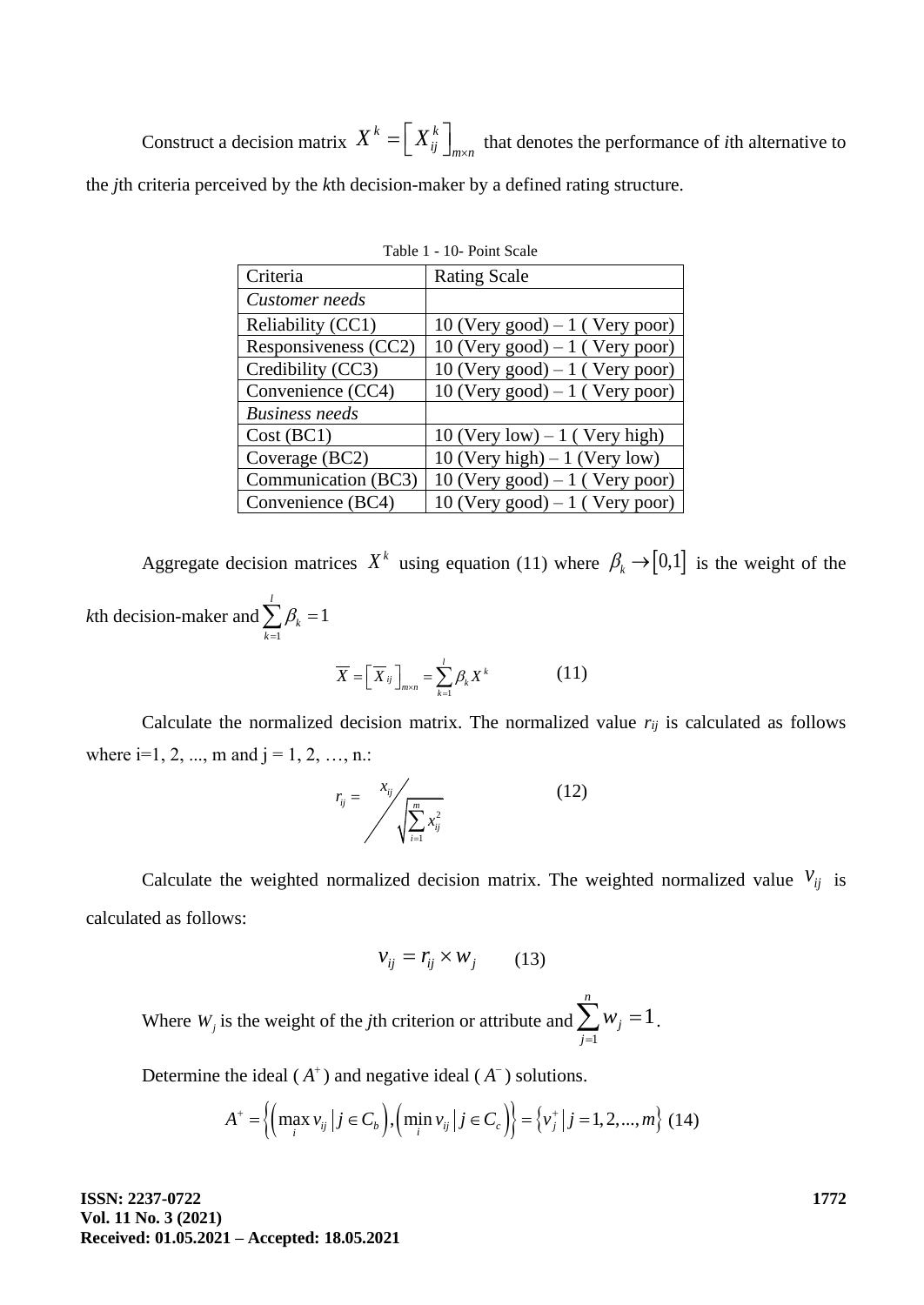$$
A^{-} = \left\{ \left( \min_{i} v_{ij} \, \middle| \, j \in C_{b} \right), \left( \max_{i} v_{ij} \, \middle| \, j \in C_{c} \right) \right\} = \left\{ v_{j}^{-} \, \middle| \, j = 1, 2, ..., m \right\} \tag{15}
$$

Calculate the separation measures using the m-dimensional Euclidean distance. The separation measures of each alternative from the positive ideal solution and the negative ideal solution, respectively, are as follows:

$$
S_i^+ = \sqrt{\sum_{j=1}^m (v_{ij} - v_j^+)^2}, j = 1, 2, ..., m
$$
 (16)  

$$
S_i^- = \sqrt{\sum_{j=1}^m (v_{ij} - v_j^-)^2}, j = 1, 2, ..., m
$$
 (17)

Calculate the relative closeness to the ideal solution. The relative closeness of the alternative  $A_i$  with respect to  $A^+$  is defined as follows:

$$
RC_i^+ = \frac{S_i^-}{S_i^+ + S_i^-}, i = 1, 2, ..., m
$$
 (18)

Rank the preference order.

#### **Analytic Hierarchy Process (AHP) method**

The AHP method is a multi-criteria method of analysis based on an additive weighting process, in which several relevant attributes are represented through their relative importance. (Saaty, 1980). Through AHP, the importance of several features is obtained from pairwise comparison, in which the relevance of the attributes or categories of drivers of intangible assets are matched two-ontwo in a hierarchic structure (Sun 2010). The following describes the processes of AHP:

 $\left\{\left(\min v_y\right|j \in C_5\right), \left(\max v_y\right|j \in C_c\right\}\right\} = \left\{v_y\right|j = 1, 2, ..., m\right\}$  (15)<br>
separation measures using the an-dimensional Euclidean distance. The<br>
cuch alternative from the positive ideal solution and the negative ideal<br>
re Construct pairwise comparison matrices among all the elements/criteria in the dimensions of the hierarchy system using a scale given by Saaty (1980). Value 1, from that scale, is used when both criteria have the same priority. Assuming *n* criteria, the pairwise comparison of criterion *i* with criterion *j* gives a square matrix  $A_{n \times n}^m$  where  $a_{ij}^m$  represents the relative importance of criterion *i* over the criterion *j*. In the matrix,  $a_{ij}^m = 1$  when  $i = j$  and  $a_{ij}^m = \frac{1}{a_{ij}^m}$  $a_{ij}^m = \frac{1}{a_{ii}^m}$ .

Aggregate individual judgements. Let  $a_{ij}^k$  be the influence of criterion *j* to criterion *jj* perceived by the *k*th decision-maker. To compute for the aggregated judgement  $a_{ij} \in A_{n \times n}$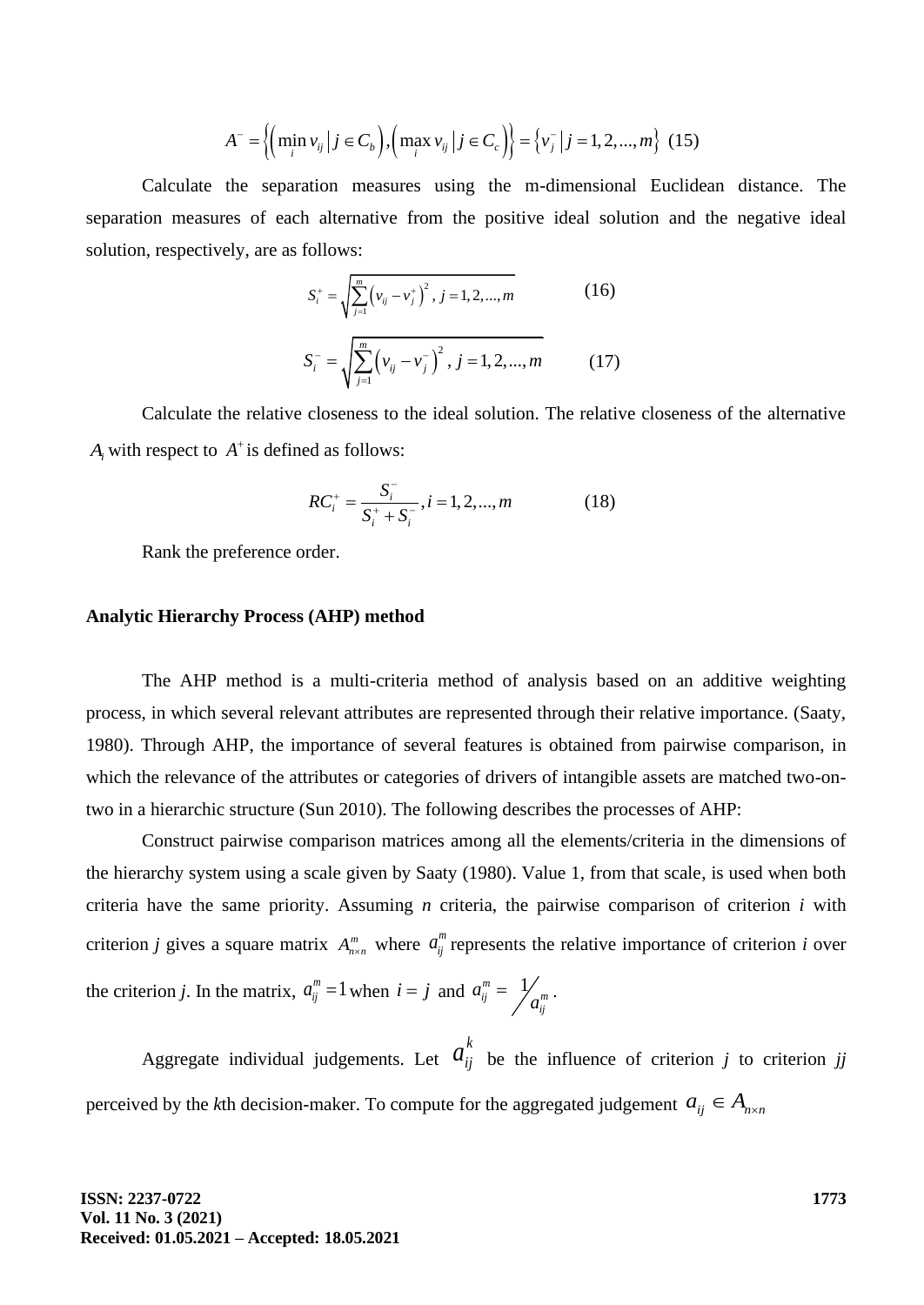$$
a_{ij} = \prod_{k=1}^{m} \left( a_{ij}^{k} \right)^{\beta_k} \qquad (19)
$$

Find out the maximum eigenvalue using equation (20), where  $\omega$  is the local priority vector and  $\lambda_{\text{max}}$  is the maximum eigenvalue

$$
A\omega = \lambda_{\text{max}}\omega \tag{20}
$$

Compute for the consistency index (C.I.) where *n* is the number of elements being compared.

$$
C.I. = \frac{(\lambda_{\text{max}} - N)}{N - 1} \tag{21}
$$

Determine the consistency ratio (C.R.)through actual consistency divided by the random consistency. Normally, a C.R. value is  $\leq 0.10$  otherwise, decision-makers have to repeat assigning weights of each criterion.

$$
C.R. = \frac{C.I.}{R.I.} \tag{22}
$$

# **4. Method**

The proposed MCDM model was applied in a furniture manufacturing industry in the Philippines with a higher concentration in Cebu City. According to the Chamber of Furniture Industries of the Philippines (2012), the Philippines is recognized as the "Milan of Asia" globally due to its world-class craftsmanship of locally made products earning a well-deserved spot in the international market. Hence, the Department of Trade and Industry (2008) recognizes the Philippine furniture industry as one of the highest export sales earners in the country. Based on the latest statistical figures, the industry posted a 5.4% market share in export sales in 2013 and has declined by 0.1% in 2014 from \$3.337 billion to \$3.334 billion (PSA, 2015). The Gross Value Added (GVA) of the furniture (and fixture) industry based on the Philippine Statistical Authority for 2014 (at current prices) is Php 34,093,000 with a 9.9% growth rate from the previous year. The manufacturing sector remains the main driver of growth in the fourth quarter of 2014 with 7.3% growth; however, it was recorded slower than 12.0 percent growth in the same quarter in 2013. The furniture industry was recorded to have a 1.32% share in the manufacturing industry based on the 2014 GVA (PSA, 2014). However, the Furniture industry is identified as one of the major contributors to the decline of GDP in the manufacturing sector with a -0.4% decline in the furniture industry in the first quarter of 2015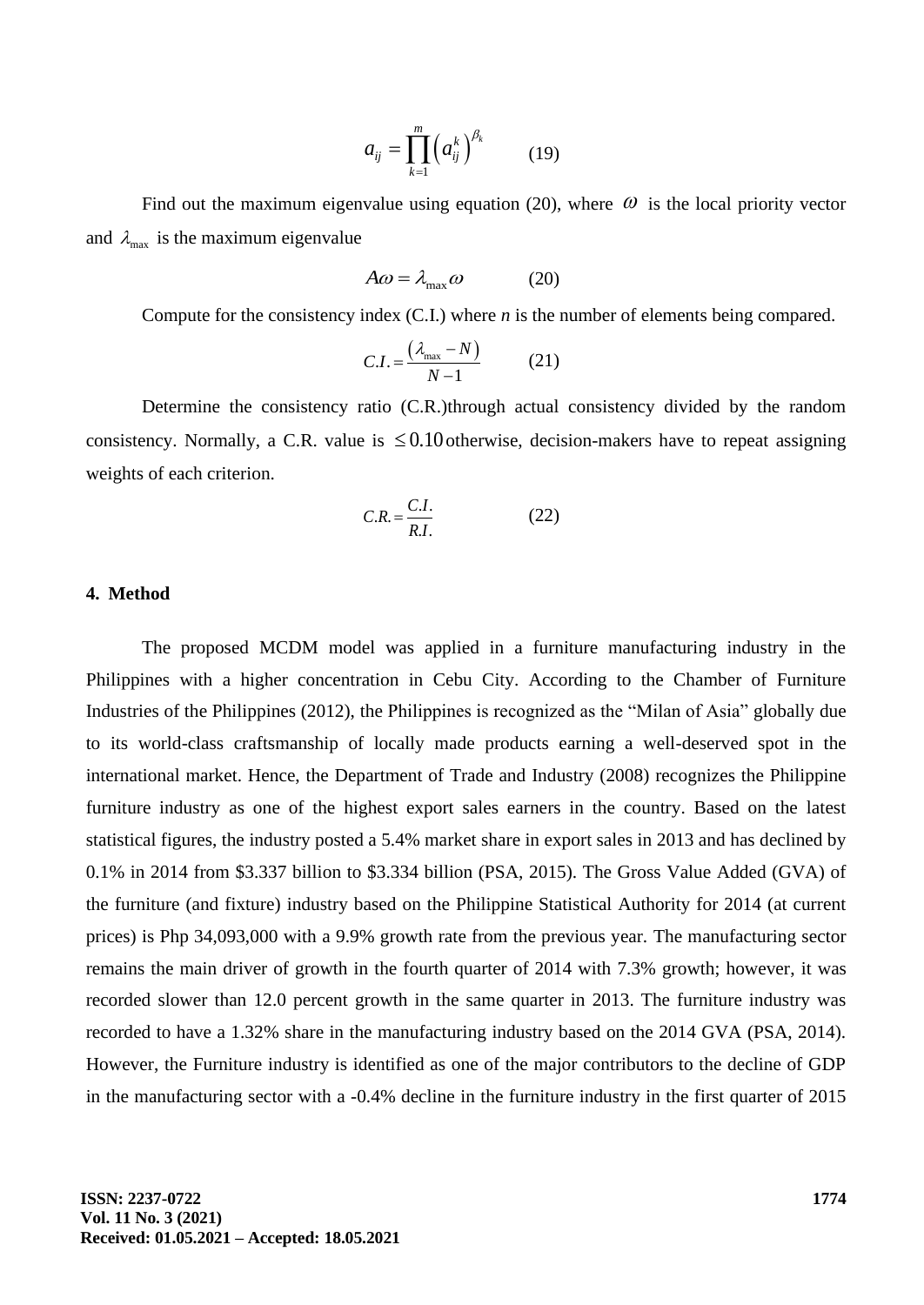(PSA, 2015). According to the Centre for Industrial Studies (2012), there are about US\$536,000,000 furniture produced with US\$399,000,000 sales locally.

Nevertheless, the furniture manufacturing sector produced for 2012 is just about 0.15% of the world's production of about US\$347 billion. With regards to the contribution in the employment sector, the furniture industry's 98% of the total are considered SMEs, which provides 1.9 million indirect workers nationwide and 5.4 million in the supply chain in 2013, it was said that workers in the said industry have flexible working hours and provide seasonal employment for underemployed. Due to the increasing competition arising from trade liberalization, the furniture industry recognizes the need to boost its marketing efforts to improve its competitiveness locally and internationally (Philippine Star, 2003). Online Marketing promotes online sales and customer support and may also be used for brand-building, generating word-of-mouth communication, buzz marketing, and crowdsourcing, breaking potential reach barriers among businesses and customers, thus increasing competition (Tiago & Verissimo, 2014).

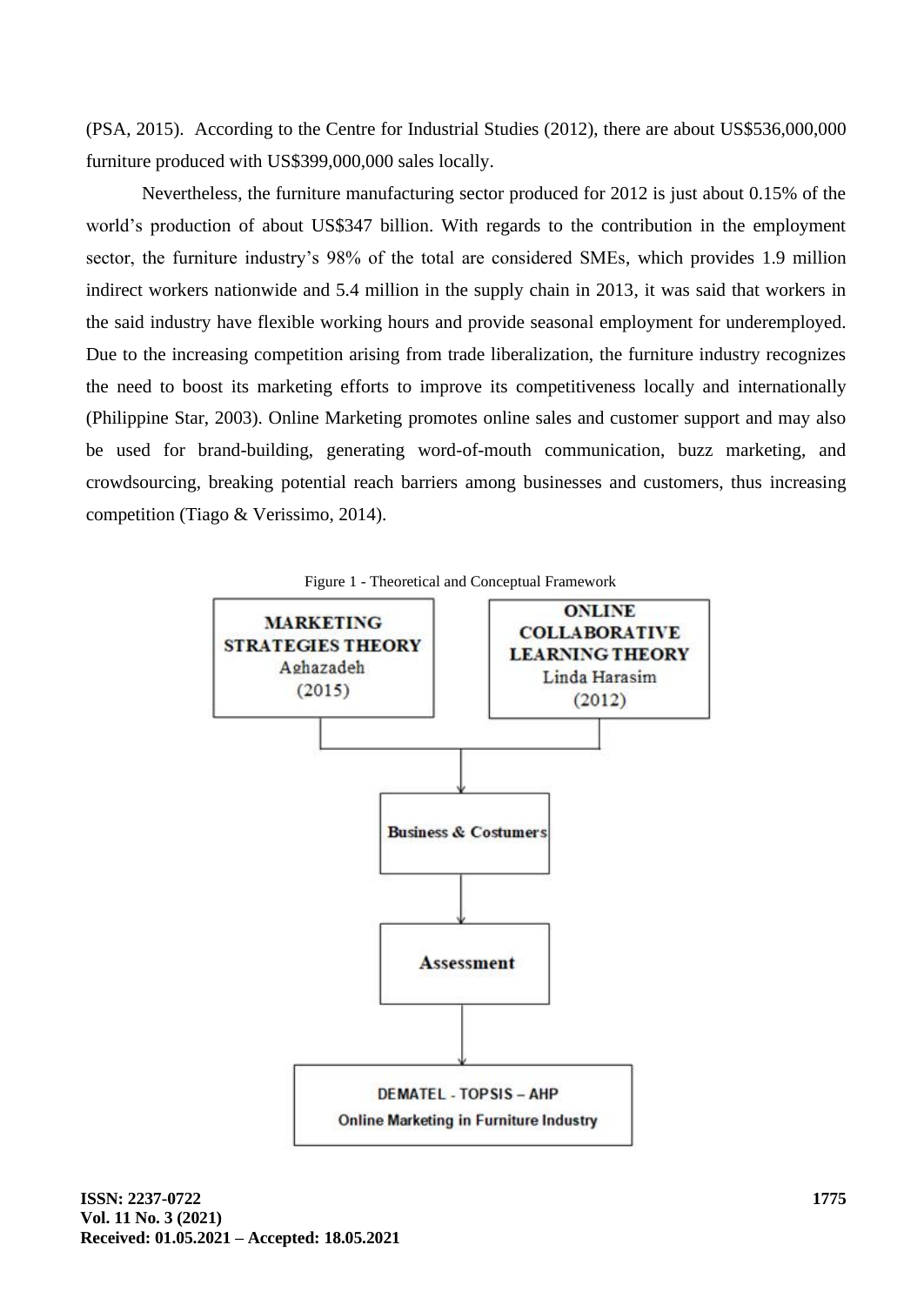From businesses' perspective, respondents were selected based on experience, position, and educational background. According to the Institution of Psychoanalysis (2003), experience is a gauge of knowledge. Hence Ian H. King (2014) stated that educational background is a set of standards in making moral judgments that have been collected through the theories and knowledge gathered in an institution or university. Ten experts were selected to elicit judgments for the case study. This is consistent with the works of Ocampo and Clark (2014), judges were selected based on their knowledge and practical experience on subject matter. While in customers' perspective, respondents were selected based on the following criteria of experience in e-commerce and the degree of engagement with online marketing, both selling, and buying. As stated in the business perspective aspect, experience is a gauge of knowledge, skills, and techniques that a person has acquired over time; while Sutcliffe (2010) defined degree of engagement in his book "Designing User Engagement" as a reinforcing aspect to experience supplied by interaction and a basis of coping-up through the changes of time. The study used purposive sampling specifically criterion sampling involving individuals who meet certain criteria for a respondent to be capable and qualified to address the needed elements of the study. The structure presented illustrates a hierarchical structure of the proposed model in ranking online marketing strategies for SMEs. The structure consists of four levels respectively; each level represents a certain aspect in obtaining the goal of the study; Level 1 contains the goal of the study, Level 2 consist of the criteria of both business and customer perspective, Level 3 comprises the initial alternatives, Level 4 is composed of the different final alternatives concerning its initial alternatives.

The objective of the study is to guide SMEs in their bid to choose and implement an online marketing strategy that fits in terms of business and customer needs. Level 2 of the hierarchical structure shows the interdependencies among criteria with respect to customer and business perspective; Level 3 and Level 4 of the structure illustrate the final alternatives regarding its dependency on the initial alternatives.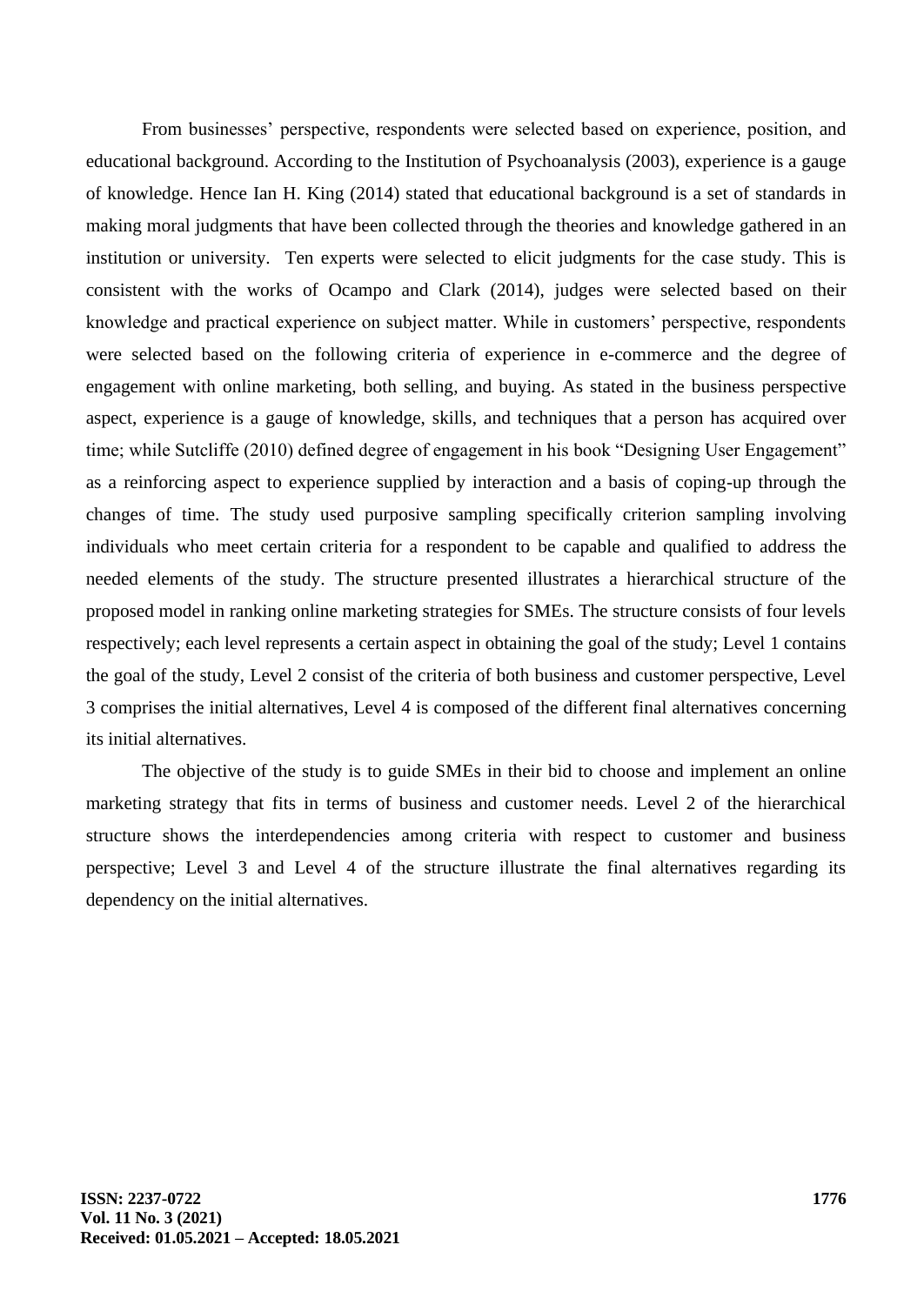

Figure 2 - Decision Structure

# **5. Decision Framework**

Selecting an online marketing strategy requires a decision-making model. An integrated model, which includes seven phases, is proposed, and its overview is presented on the following page. Moreover, the phases will be discussed in detail below. The first phase of this study defined the main goal. The goal is to map the online marketing strategies for SMEs. Moreover, the analytical structure on the second phase was used to assess the online marketing strategies. The analytical structure is based on literature that includes the four groups: goal, perspectives, criteria, and alternatives. These groups form a decision-making model for online marketing strategies. The framework considered two perspectives, namely business needs and customer needs. Additionally, there is an interrelationship between these two perspectives. From the perspective of customer needs, the criteria emphasized what customer needs on an online marketing strategy, and they are reliability  $(CC<sub>1</sub>)$ , responsiveness  $(CC<sub>2</sub>)$ , credibility  $(CC<sub>3</sub>)$ , and convenience  $(CC<sub>4</sub>)$ . Similarly, from the perspective of business needs, the criteria considered the needs of firms on what online marketing strategy to adopt, and these are cost  $(BC_5)$ , coverage  $(BC_6)$ , communication  $(BC_7)$ , and convenience  $(BC_8)$ . On the other hand, there are five main alternatives of the study where each has identified subalternatives, and these are: Social Media (IA1) whose sub-alternatives are social networking pages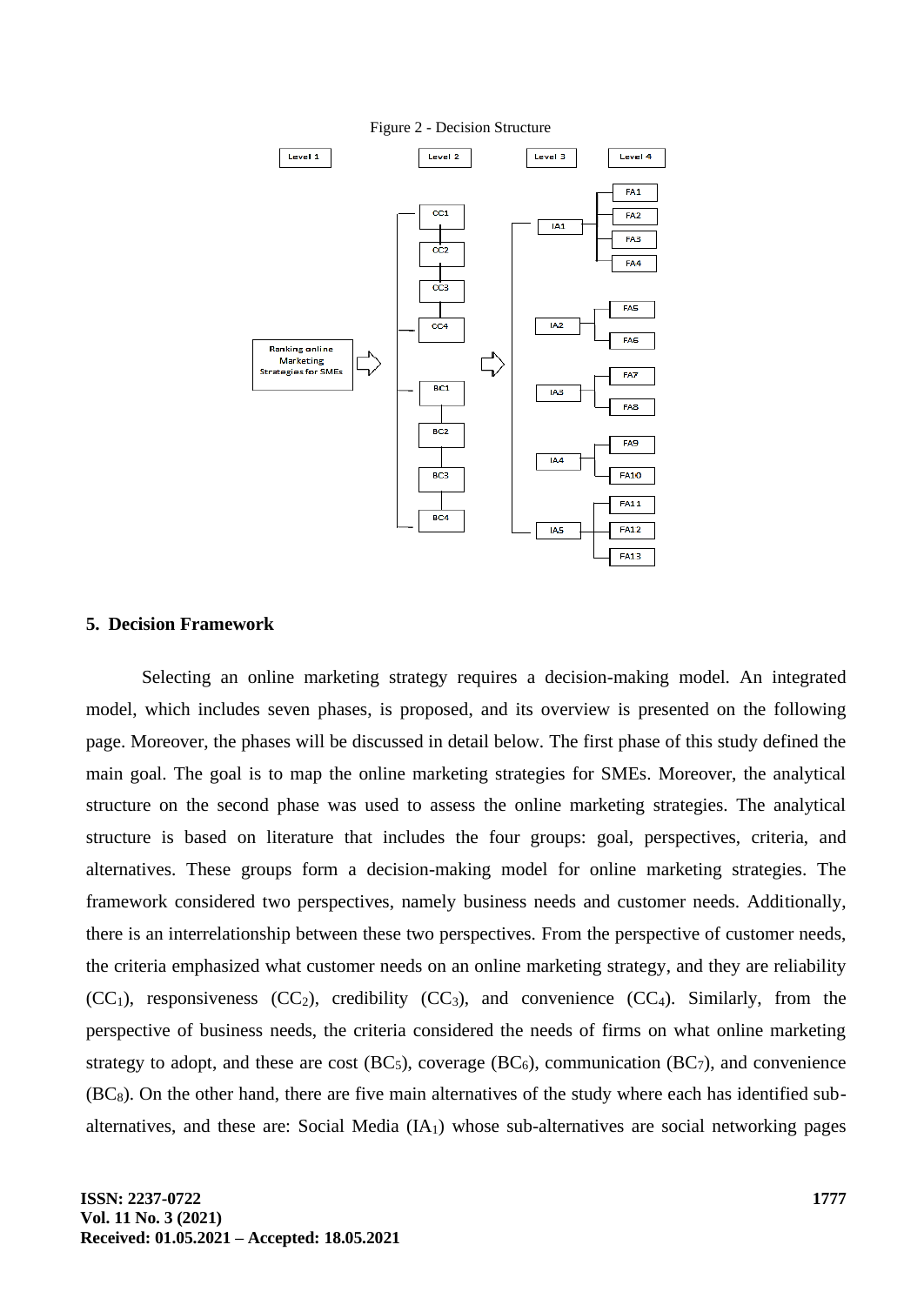$(FA_1)$ , tagged-based marketing  $(FA_2)$ , celebrity referral  $(FA_3)$ , and referral  $(FA_4)$ ; search engine marketing  $(IA_2)$  where search engine optimization  $(FA_5)$  and pay-per-click advertising  $(FA_6)$  are listed as sub-alternatives; e-mail marketing (IA<sub>3</sub>) and under it are viral marketing (FA<sub>7</sub>) and direct email marketing  $(FA_8)$ ; corporate website  $(IA_4)$  where a concise website  $(FA_9)$  and a comprehensive website  $(FA_{10})$  are considered as sub-alternatives; and content marketing  $(IA_5)$  whose sub-alternatives include blogs  $(FA_{11})$ , online news articles  $(FA_{12})$  and commerce communities  $(FA_{13})$ .

The third phase applied the DEMATEL method that will be used to deal with interrelationships among criteria and can quantify complex relationships between criteria (Chou et al., 2011). This method was also used to identify the weight of each criterion. Subsequently, the TOPSIS method, whose main objective is to define an index called similarity to the positive ideal solution and the remoteness from the negative ideal solution (Sun, 2010), was used to identify the weight of each initial alternative. The fifth phase applied the AHP to determine the weight of each final alternative. Next, phase 6 ranked the different online marketing strategies from the outcome of the applied MCDM approaches. Finally, the last phase involved plotting the results of the final alternatives concerning the two perspectives where business needs represent the y-axis and customer needs represent the x-axis. The proposed decision-making model can deal with interrelationships between criteria and allow firms to decide what online marketing strategy to adopt based on the scatter plot graph.

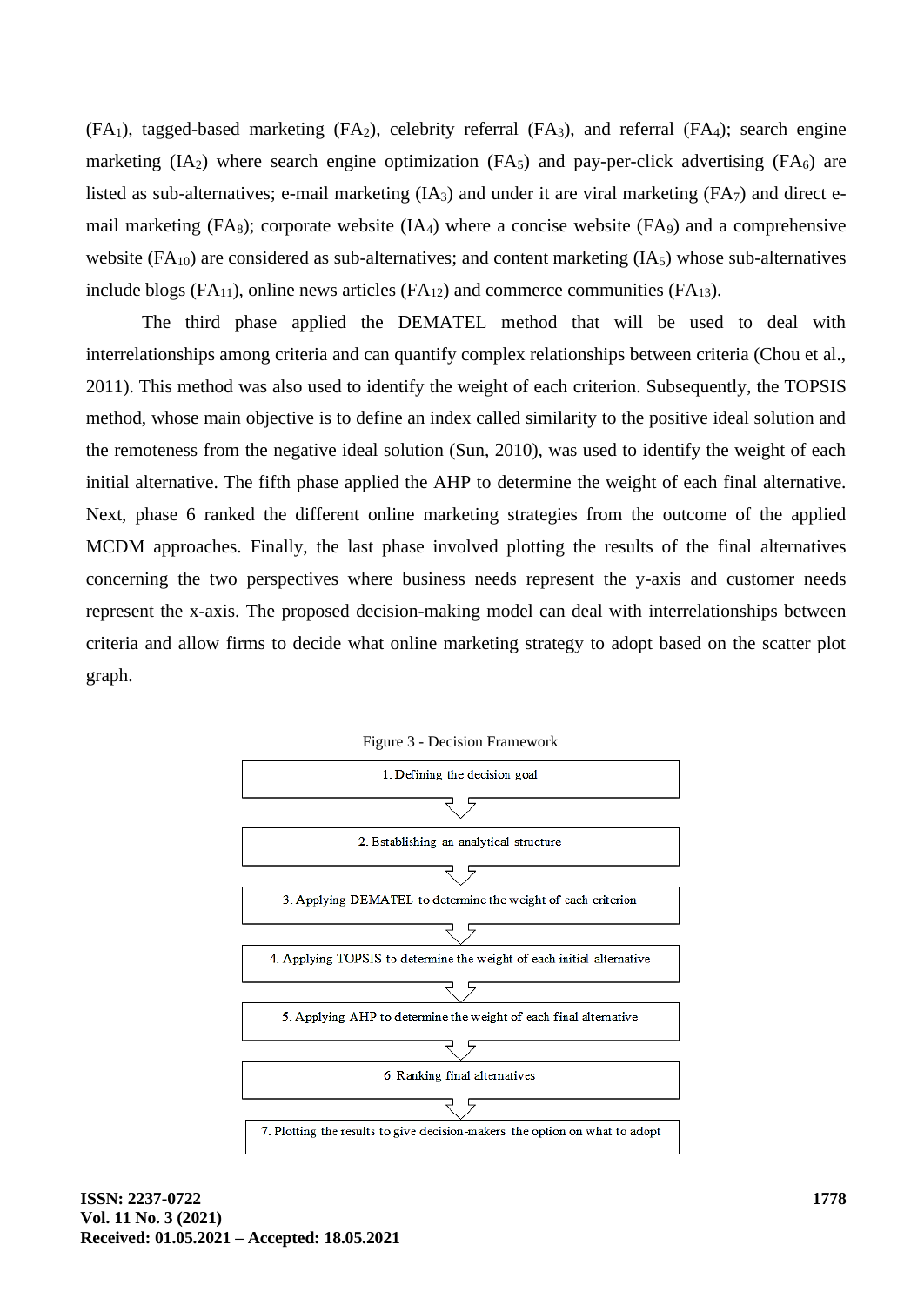# **Data Gathering and Treatment**

Questionnaires were distributed to the selected respondents and were entrusted to fill in the necessary information. Data were then collected, and the interdependencies of criteria were solved through DEMATEL; ranking among initial alternatives concerning the criteria was made through TOPSIS, and ranking and designating global weights among the final alternatives with respect to the criteria initial alternatives were derived through the AHP approach. An Excel-based macro program developed by a De La Salle University professor was utilized for solving AHP, while the proponents programmed an Excel-based template to solve for DEMATEL and TOPSIS. Then the results were congregated and anatomized, leading to the ranking among alternatives for online marketing strategy among SMEs.

Generally, the procedure of processing the data is as follows:

- ⚫ Develop decision models that reflect the decision process of businesses' and customers' needs. The goal-criteria- alternative structure is widely adopted. Criteria and alternatives are usually determined from literature and practice.
- ⚫ Construct a direct-relation matrix among interdependencies of criteria using equation (1) for each decision-maker.
- ⚫ Aggregate the direct-relation matrices using equation (2) with the corresponding weight importance  $\beta_k$  of each decision maker. Normalize the direct-relation matrix through equations (3) to (5), where all principal diagonal elements are equal to zero.
- ⚫ Obtain the total relation matrix among criteria. After establishing step 4, a total relation matrix is calculated using equation (6) where *I* signifies as an identity matrix.
- Compute the values of influence and relation among criteria through equations (7) to (9), corresponding to the sum of columns and corresponding to the sum of rows in the total relation matrix *T .*
- Compute for  $D_i + R_i$  and  $D_i R_i$  for each criterion *i*. If  $D_i + R_i \ge 0$ , then criterion *i* is a dispatcher, i.e., net cause, otherwise is a receiver, i.e. net effect. Plot the ordered pair  $(D_i + R_i, D_i - R_i)$  on a  $D + R$   $D - R$  plane.
- Set the threshold value using equation (10). If  $t_{ij} > \alpha$  then there is an arrow that emanates from criterion *i* to criterion *j* in the  $D + R$   $D - R$  plane.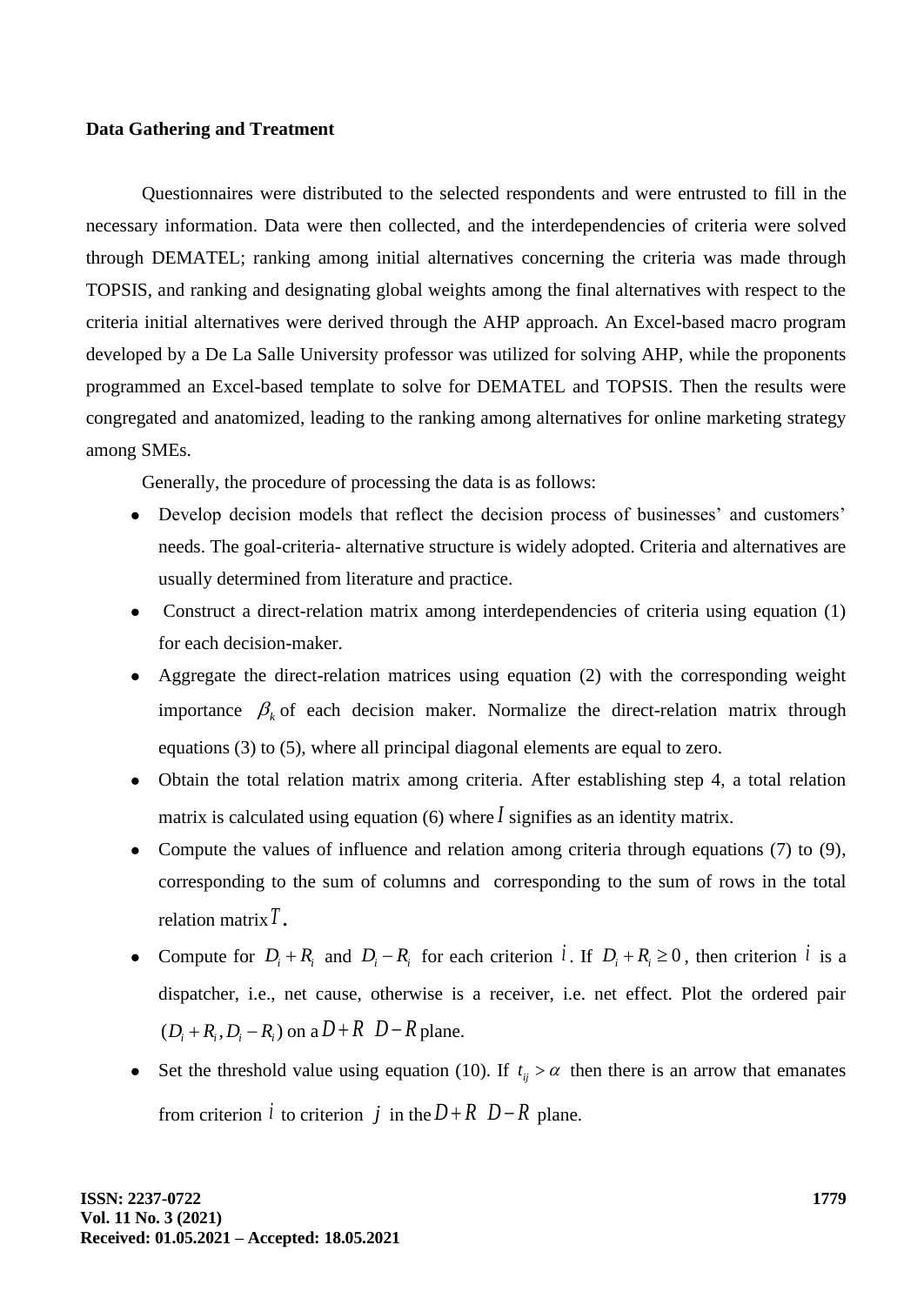- Construct a normalized matrix  $P = (p_{ij})_{n x n}$  where  $p_{ij} = \frac{i_{ij}}{I}$ *ij i t p d*  $=\frac{v_y}{I}$  Raise *l* to large powers until row values converge as shown in the equation  $W = \lim_{M \to \infty} p^M$ . This is analogous to the limiting supermatrix approach of the ANP. Each column of *W* is the priority vector of the set of criteria.
- ⚫ Aggregate the decision matrix using equation (11).
- ⚫ Calculate the normalized decision matrix using equation (12).
- ⚫ Calculate the weighted normalized decision matrix and determine the ideal and negative ideal solution, where the normalized value is derived using equation (13). After deriving the normalized value, ideal and negative ideal solutions is solve through equation (14) for the ideal solution and equation (15) for the negative ideal solution.
- ⚫ Calculate the separation measures using the m-dimensional Euclidean distance, equation (16) for the positive ideal solution, and equation (17) for the negative ideal solution.
- ⚫ Calculate the relative closeness to the ideal solution using equation (18), the relative closeness of the alternative  $A_i$  with respect to  $A^+$ .
- ⚫ Rank the preference order among initial alternatives in connection to the criterion. The alternative with the highest closeness coefficient represents the best alternative and is closest to the positive ideal solution and farthest from the negative ideal solution.
- ⚫ Construct pairwise comparison matrices among all the final alternatives in the dimension of the hierarchical structure using a scale in Table 1.
- Aggregate individual judgement  $a_{ij}^k$  using equation (19), where  $a_{ij}^k$  be the influence of final alternative *i* to final alternative *j* perceived by the  $kth$  decision-maker with respect to their parent initial alternative.
- $\bullet$ Compute for the principal eigenvector  $W_f$  corresponding to the maximum eigenvalue  $A\omega = \lambda_{\text{max}}\omega$  using equation (20).
- Compute for the consistency index using equation  $(21)$ , where *n* is the number of final alternatives being compared.20.) Determine the consistency ratio using equation (22), a consistency ratio should be  $\leq 0.10$  otherwise; decision-makers have to repeat in assigning the weights of each final alternatives.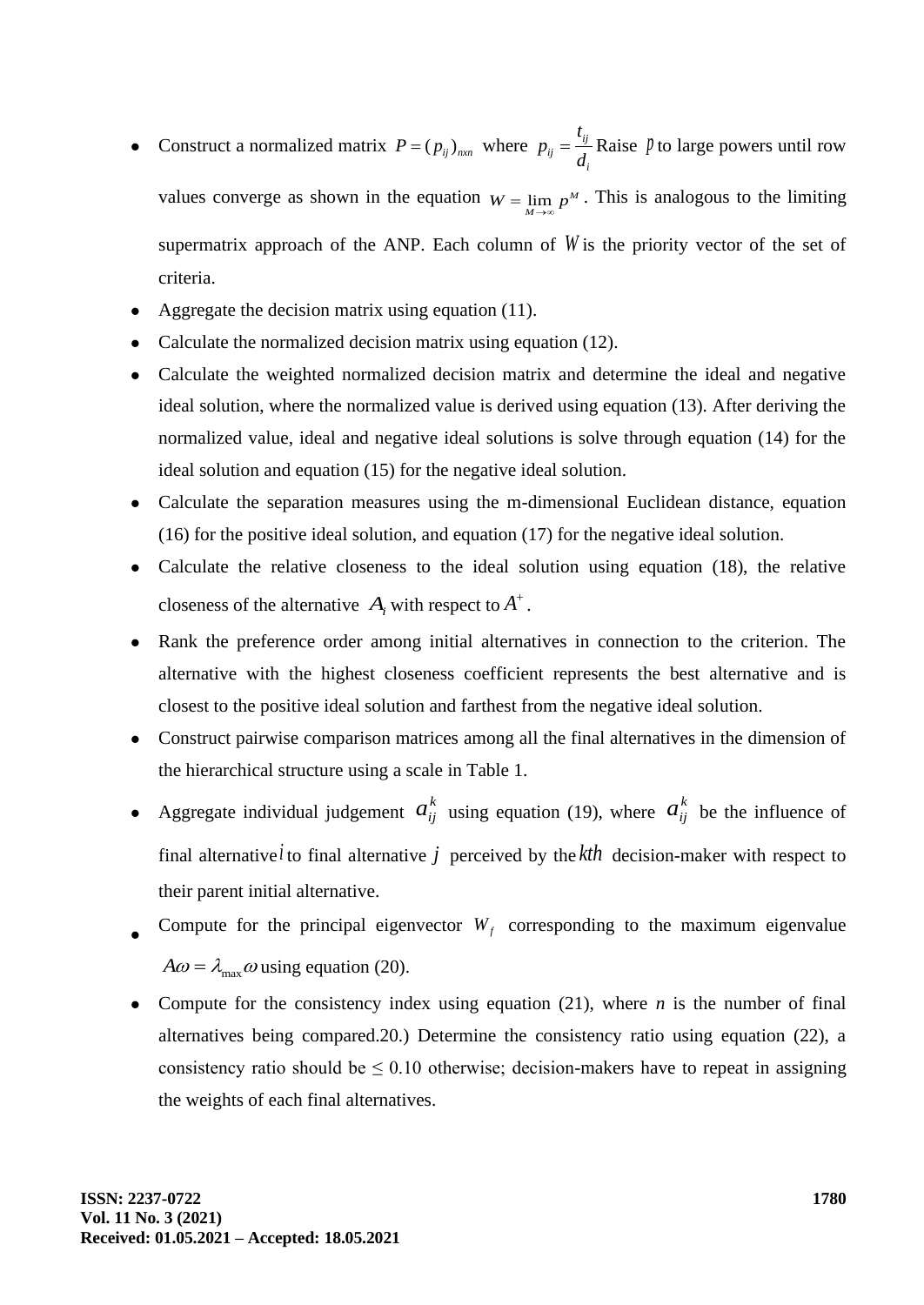- ⚫ Compute for the global weights of the final alternatives with relation to  $W_F = (W_f)_{13x5} (W_i)_{5x4} (W_c)_{4x1}$  where  $W_c$  represents weights for criteria,  $W_i$  for initial alternatives, and  $W_f$  for final alternatives.
- ⚫ Perform steps 1 to 21 for the two hierarchies (i.e. business and customer perspectives)
- $\bullet$ Form a map representing customer needs for the horizontal and business needs on vertical and position all final alternatives in this map where their positions are denoted by the ordered pair  $W_F^c$  signifies customer perspective and  $W_F^b$  signifies business perspective. This map guides decision-makers in positioning their suitable online marketing strategy.

# **6. Result and Discussion**

Each decision- maker's response generated a direct- relation matrix  $Z^k$  using equation (1), wherein these direct-relation matrices were aggregated using equation (2) with the corresponding weight importance  $\beta_k$  of each decision-maker. The weights of each decision-maker in the furniture industry, as presented in Table 2, were determined by ranking their years of experience, educational background, and current position, with ten as the highest rate and one as the lowest rate. The summed-up rankings of all criteria per expert were then divided with the total rankings to obtain the weights of each expert, whereas the e-commerce experts were given equal value of weights.

|    | Respondents Years of experience Educational background Position |   | Total | Weights |
|----|-----------------------------------------------------------------|---|-------|---------|
|    |                                                                 | Λ | 18    | 0.118   |
|    |                                                                 |   | 12    | 0.079   |
|    |                                                                 |   | 10    | 0.066   |
| 10 |                                                                 |   | 26    | 0.171   |
|    |                                                                 |   | 20    | 0.132   |
|    |                                                                 |   | 12    | 0.079   |
|    |                                                                 |   | 8     | 0.053   |
|    |                                                                 |   | 12    | 0.079   |
|    | 10                                                              |   | 24    | 0.158   |
|    |                                                                 |   | 10    | 0.066   |
|    |                                                                 |   | 152   | 1.000   |

Table 2 - Weight Importance  $\beta_k$  of Decision- Makers in the Furniture Industry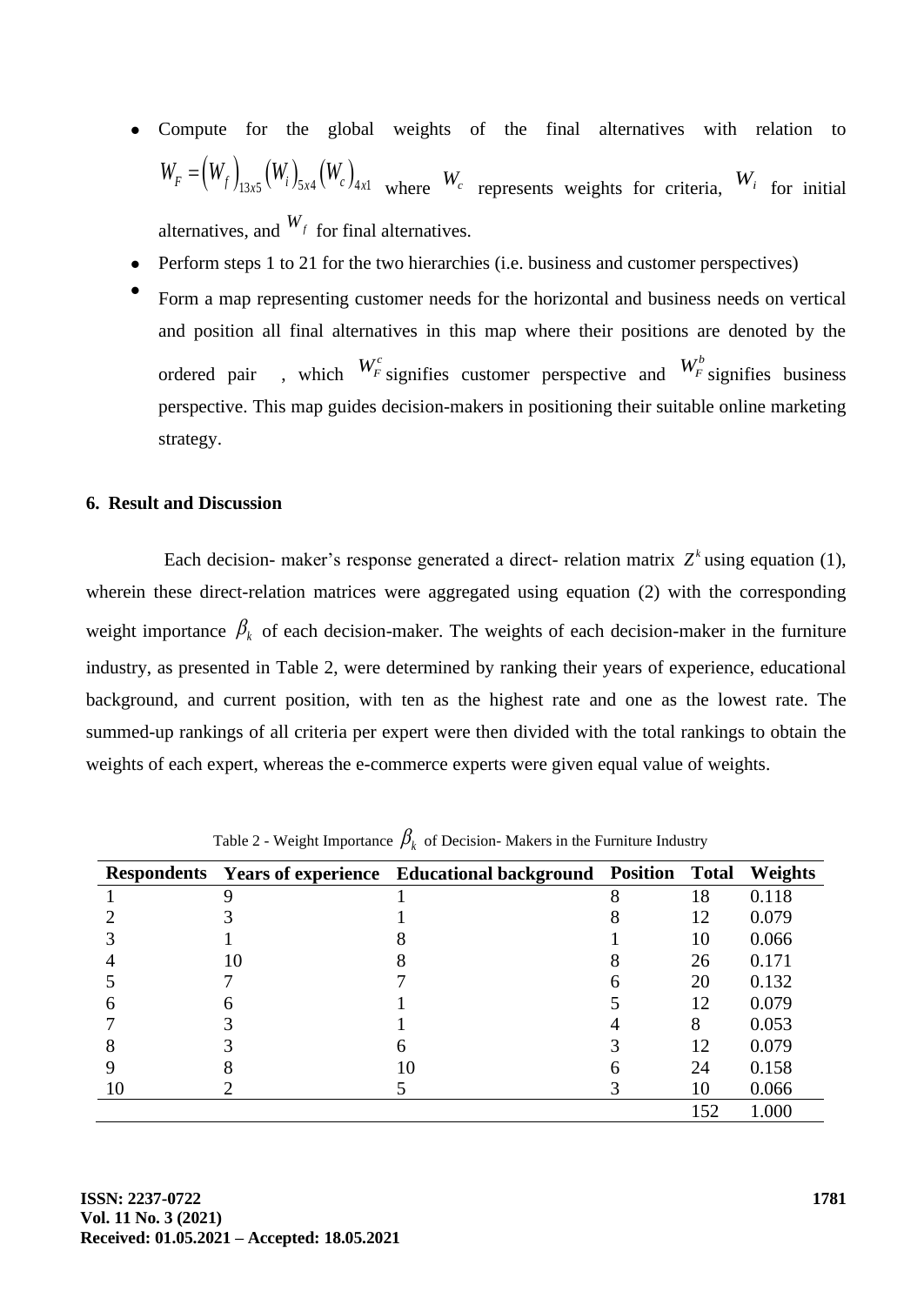Tables 3 and 4, which presents the total relation matrices of the decision-makers in the furniture industry and experts in e-commerce, respectively, were computed using equation (6). These tables show values of influence and relation generated through equations (7) to (9) where *D* corresponds to the sum of columns and *R* corresponds to the sum of rows in the total relation matrix *T .*

As evident from the results, the highest row sum indicates the order of criteria that strongly influence other criteria. For instance, by seeing Table 3, it is realized that communication is the criterion that has the maximum effect on other business criteria identified in this research. Also, the highest column sum indicates the order of criteria which receive the highest impact among other criteria. For example, communication is also the criterion that gets the highest effect from other business criteria identified in this research.

| Table 5 - Total Relation Matrix, 1 (Business Perspective) |                 |             |                         |                                            |       |
|-----------------------------------------------------------|-----------------|-------------|-------------------------|--------------------------------------------|-------|
|                                                           | BC <sub>1</sub> | BC2         | BC <sub>3</sub>         | BC4                                        |       |
| Cost (BC1)                                                | 1.799           | 2.193 2.272 |                         | 2.153                                      | 8.417 |
| Coverage (BC2)                                            | 2.393           | 2.379       |                         | $*2.738$ $*2.513$ 10.023                   |       |
| Communication (BC3)                                       |                 |             |                         | $*2.430$ $*2.756$ $*2.571$ $*2.666$ 10.422 |       |
| Convenience (BC4)                                         | 2.216           |             | $*2.473$ $*2.597$ 2.182 |                                            | 9.467 |
| R                                                         | 8.838           | 9.800       | 10.177 9.513            |                                            |       |

 $T_{\rm eff}$   $\sim$   $T_{\rm eff}$   $\sim$   $T_{\rm eff}$   $\sim$   $T_{\rm eff}$   $\sim$   $T_{\rm eff}$   $\sim$   $T_{\rm eff}$   $\sim$   $\sim$   $T_{\rm eff}$ 

Similarly, by seeing Table 4, it is realized that responsiveness is the criterion that has the maximum effect on other customer criteria identified in this research, and reliability is the criterion that receives the highest impact from other customer criteria.

Moreover, the emphasized values are above the threshold value, 2.396 and 1.430 for business' and customers' perspectives, respectively, computed through equation (10). This implies that there exists an interdependence from criterion  $i$  to the criterion  $j$  of these elements.

| Table 4 - Total Relation Matrix, T (Customers Ferspective) |          |          |                 |          |       |
|------------------------------------------------------------|----------|----------|-----------------|----------|-------|
|                                                            | CCl      | CC2      | CC <sub>3</sub> | CC4      |       |
| Reliability (CC1)                                          | 1.260    | 1.420    | 1.413           | 1.338    | 5.431 |
| Responsiveness (CC2)                                       | $*1.767$ | $*1.438$ | $*1.632$        | $*1.640$ | 6.477 |
| Credibility (CC3)                                          | $*1.448$ | 1.394    | 1.158           | 1.313    | 5.313 |
| Convenience (CC4)                                          | $*1.528$ | $*1.492$ | $*1.431$        | 1.202    | 5.653 |
|                                                            | 6.003    | 5.744    | 5.634           | 5.493    |       |

 $T_{\text{eff}}$   $4 - T_{\text{eff}}$   $D_{\text{eff}}$   $M_{\text{eff}}$ ,  $T$   $(C_{\text{eff}}$   $\ldots$ ,  $D_{\text{center}}$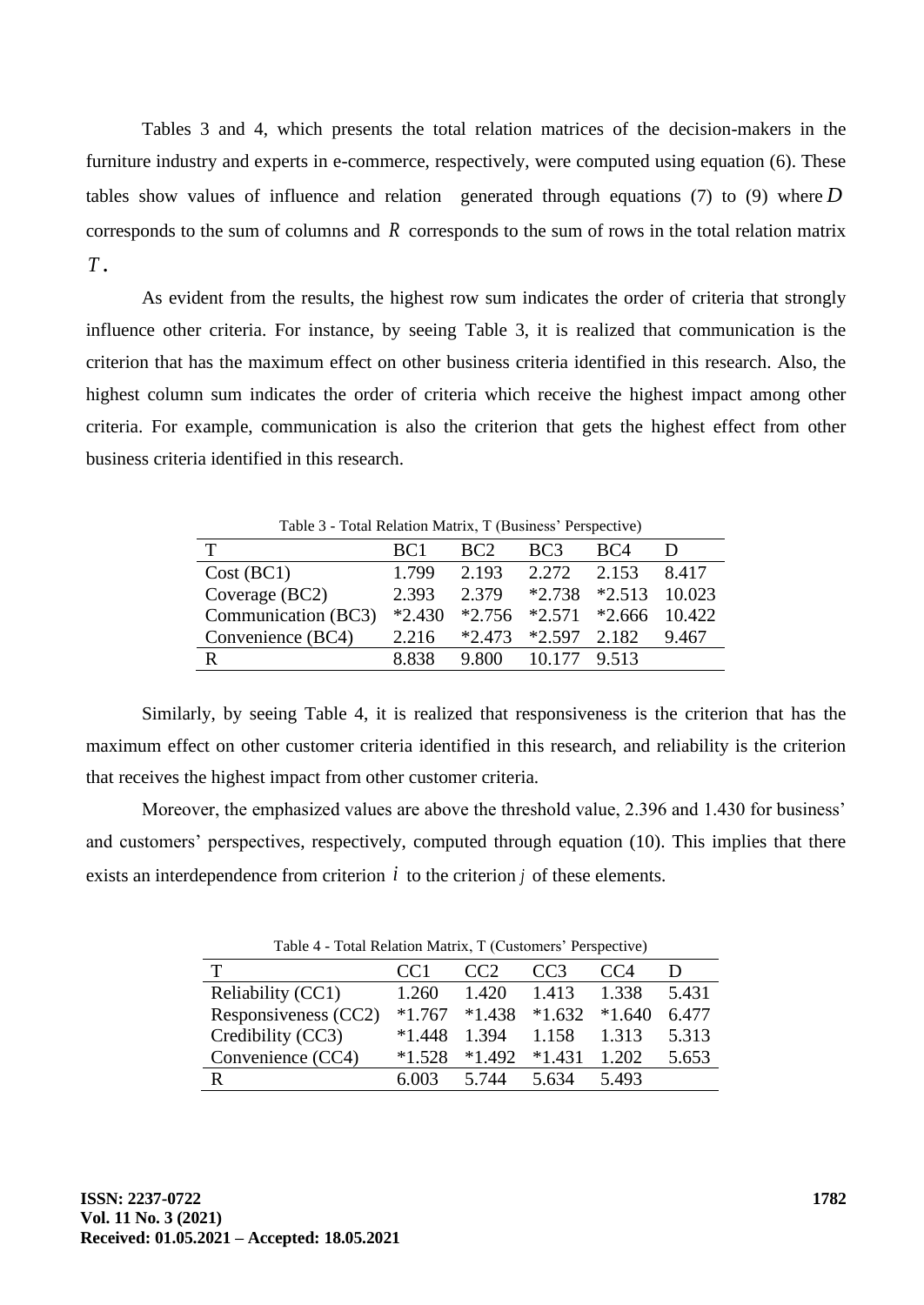Tables 5 and 6 determine whether the criterion is a dispatcher (net cause) or a receiver (net effect). Column (D-R) represents the position of an element along the lateral axis, and in instances where an element is positive, it indicates that the criterion is influential, and in cases where it is negative, it shows that other criteria influence those criteria. Hence in Table 5, communication and coverage influence cost and convenience, and similarly, cost and convenience are greatly influenced by communication and coverage. In Table 6, responsiveness and convenience influence credibility and reliability, and similarly, credibility and reliability are greatly influenced by responsiveness and convenience.

|                     | $D+R$        | D-R      |
|---------------------|--------------|----------|
| Cost (BC1)          | 17.255       | $-0.422$ |
| Coverage (BC2)      | 19.823 0.223 |          |
| Communication (BC3) | 20.600       | 0.245    |
| Convenience (BC4)   | 18.980       | $-0.046$ |

Table 5 - Values of Influence and Relation of Business Criteria

Also,, (D+R) column indicates the total sum of the influence of an element on the longitudinal axis with regard to its influence and the influence exerted on it. Therefore from the business' perspective, through the above analysis, we consider communication. This criterion greatly influences other criteria and receives the greatest influence from other criteria, as the most important criterion as also perceived by the experts in the furniture industry.

|                      | $D+R$               | D-R      |
|----------------------|---------------------|----------|
| Reliability (CC1)    | 11.434              | $-0.572$ |
| Responsiveness (CC2) | 12.220              | 0.733    |
| Credibility (CC3)    | 10.947              | $-0.321$ |
| Convenience (CC4)    | $11.146 \mid 0.160$ |          |

Table 6 - Values of Influence and Relation of Customer Criteria

Communication works toward creating a meaningful relationship and interaction with the customer, focusing on what they need. Through interaction with customers, businesses can maintain existing relationships with customers and attract new ones; hence, an online marketing strategy must be a channel where businesses can communicate with customers. This can be done when business entities also invest in an online marketing strategy that can establish good communication and good communication is easier to happen when a wider scope of customers is already reached. This is supported by the testaments of most decision-makers in the selected furniture industries during the interview. Remarkably most decision-makers have considered communication as the most important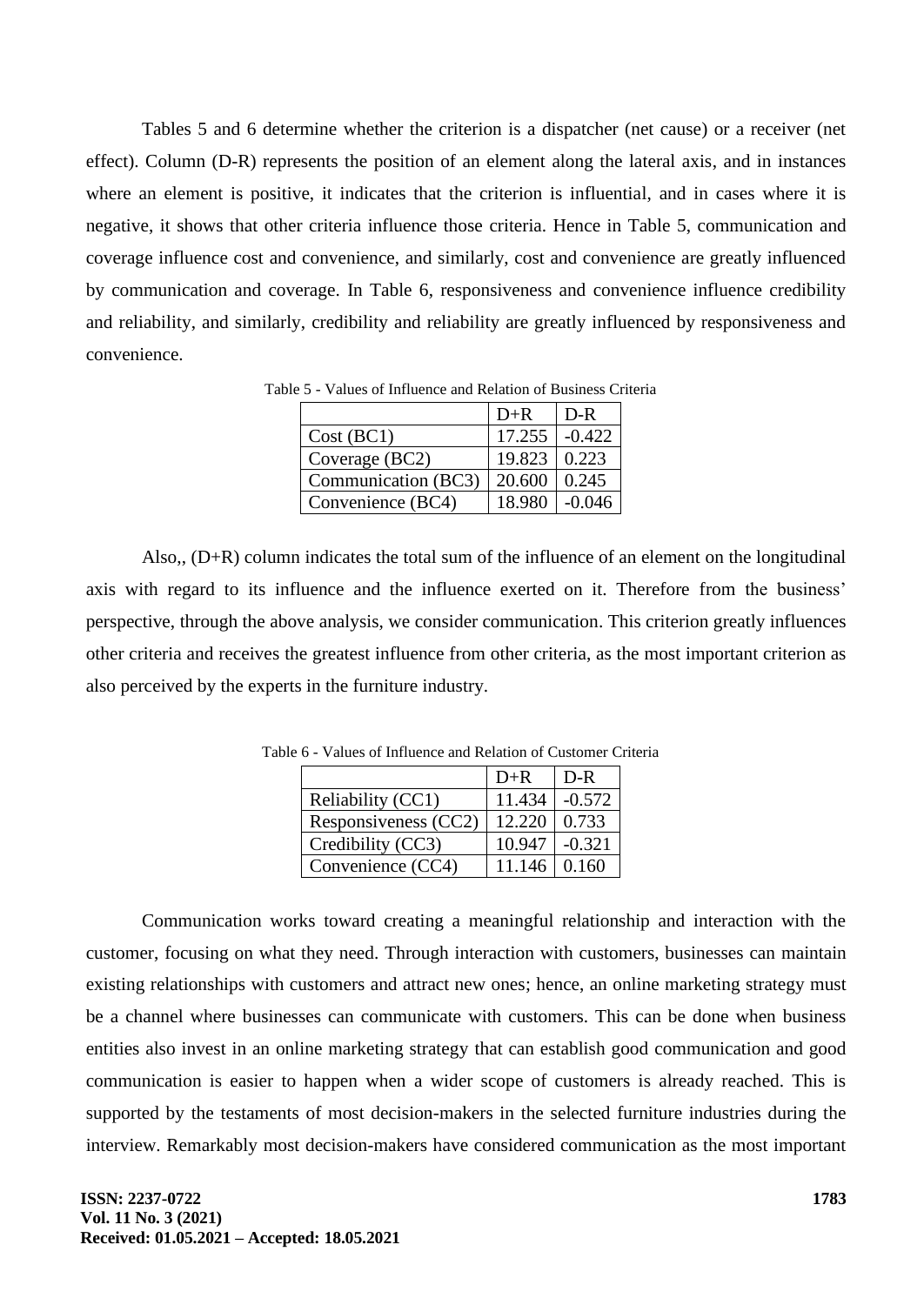criterion for having good communication with the customers ensure repeat visits and purchase decisions.

From the customers' perspective, responsiveness, the criterion that greatly influences other criteria and receives the greatest influence from other criteria, is the most important customer criterion as also perceived by the experts in e-commerce. Responsiveness deals with the provision of information on Frequently Asked Questions (FAQs), wherein customers are given feedback for the transactions and results and are provided with prompt assistance in solving problems. Since responsiveness concerns the willingness and readiness of the business entity to provide service, it also proves the reliability of the provider because the promise to perform the service is honored and is made at the designated time. This also reflects the provider's credibility because providing a responsive online marketing strategy means that the customers' best interest is being considered, and it gives the customers the convenience of accessing the information they want.

This is consistent with Lee & Kozar  $(2006)$ , asserting that having functions such as complaint management systems provides superior service to customers. Furthermore, the effectiveness evaluation model for the web-based marketing of airline industries by Chou et al. (2011) reveals that responsiveness is a prerequisite for effective web-based marketing. The performance of an online marketing strategy relies on its capability to deliver quality customer service by providing timely service and prompt assistance.



Figures 4 and 5 show the interdependence relationships that emanate from criterion  $i$  to criterion *j* . As illustrated in Figure 4, communication is interdependent with cost, coverage, convenience, and with itself. Moreover, coverage is interdependent with communication and convenience, and convenience is interdependent with coverage and communication. As illustrated in Figure 5, reliability is interdependent with the other three criteria, credibility is interdependent with convenience and responsiveness, and responsiveness is interdependent with convenience and with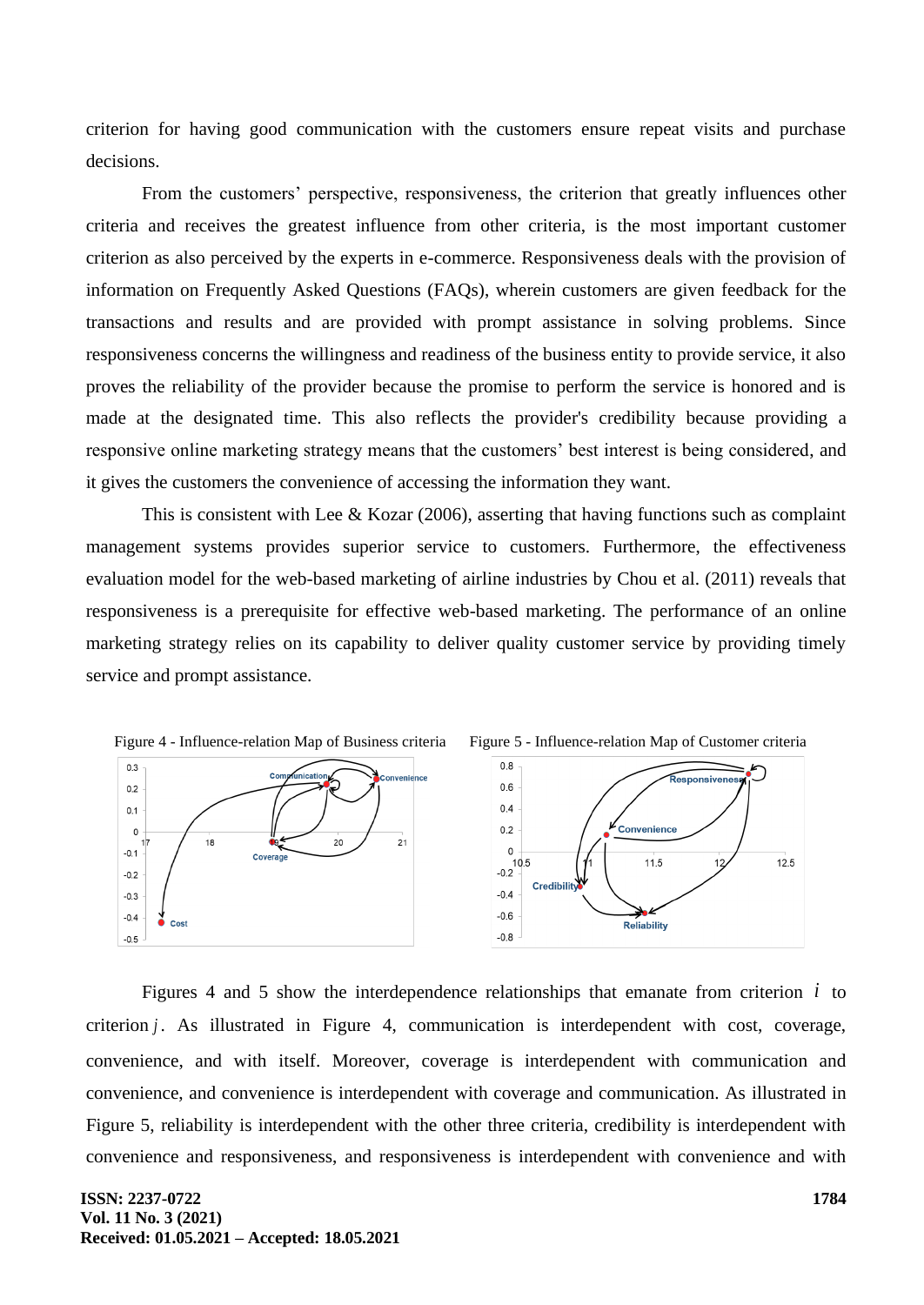itself. After obtaining the weights of each criterion, weights of initial alternatives are calculated using the TOPSIS approach.



Figure 6 - Priority Map of Online Marketing Strategies based on Businesses' and Customers' Perspective

Figure 6 shows the positions of each final alternative based on the businesses' and customers' perspectives. According to assessment of business ' perspective, the abscissa represents the global weight of an alternative according to the assessment of results of the customers' perspective and the ordinate represents the global weight of an alternative. This priority map will be beneficial to any furniture company in selecting an online marketing strategy based on their discretion. For example, if a business desires to practice a strategy that focuses equally on both business' and customers' needs, the best alternative is FA5 or search engine optimization, which is superior on both viewpoints. Search Engine Optimization is a system that enables a website to be on top of the list. Seven out of ten internet users evaluate only the top 5 list of related subjects search while the rest are not examined. Eighty percent of internet users rely on searching engines to find products and services (Yalcin & Kose, 2010). 3.5 internet users rely on SEO in Google every second, which implies that 9.1 million users gather information through SEO wherein most searches in SEO are about companies, services, and tools, and the countries that are most dependent on SEO are India, Pakistan, and Philippines (Egri & Barack, 2014). With this, SEO is a powerful marketing tool in reaching a number of people locally and globally, where gathering new information through search engines leads to a higher chance of visibility of the firm's information and products to those without knowledge and expertise. However, the quality and usability of the firm's designed website must also be taken into consideration, wherein it should represent the firm, structured in a way that it may fully give significant details that will encourage customers to avail.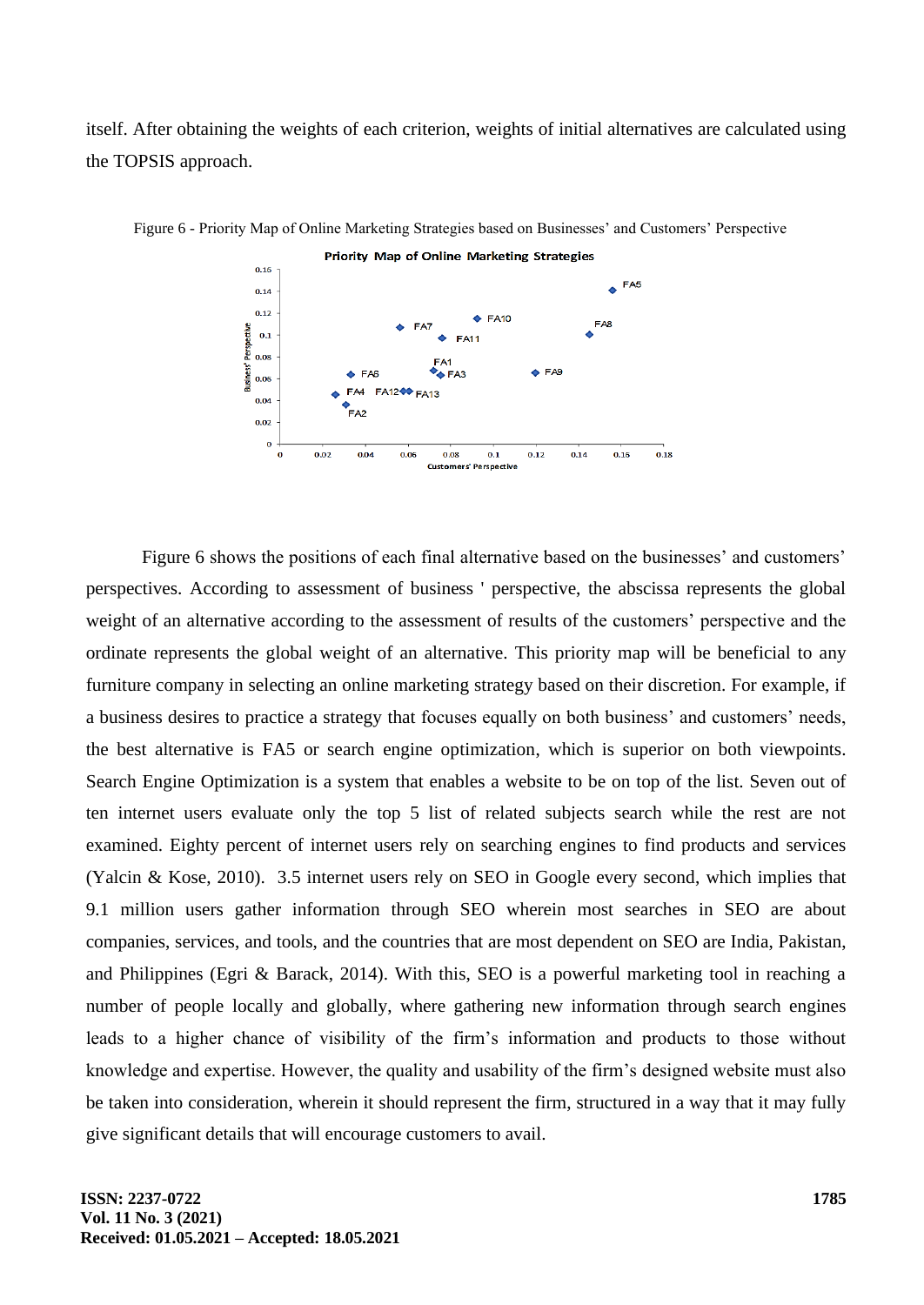According to the results using DEMATEL, communication to coverage has the greatest influence among interrelationships between criteria for businesses' perspective. Attracting more customers in a specific online marketing strategy can only be realized when the company creates quality interaction with the customers since communication is one of the important determinants of service quality. Moreover, communication and coverage influence cost and convenience. Hence, communication, which was the most important criterion with the highest calculated weight, should be considered by businesses first before any other criteria. On the other hand, among the four criteria for customers' perspective, responsiveness gives the most influence towards other criteria. Likewise, responsiveness also receives the most influence from other criteria. In addition, reliability is the criterion that was most influenced by responsiveness. An online marketing strategy should allow effective FAQs and customer responses first to have a well-functioned online marketing strategy. Henceforth, a customer considers reliable online marketing when the company is responsive to their needs. The criteria that gained the highest importance for businesses' and customers' perspectives are communication and responsiveness. Communication and responsiveness were similarly defined as the quality interaction between the business and the customers. This showed consistency of results regardless of the viewpoint of a person involved in online marketing. The ranking of alternatives was obtained through the use of TOPSIS. Businesses' preference for an online marketing strategy with respect to all criteria is social media marketing. Experts in the furniture industry favor social media marketing because it is cheaper and interacts with highly dispersed customers. Consequently, e-mail marketing was the second preferred online marketing strategy as it creates direct promotion and interaction to a specific target market. It is an important medium of communication to build and maintain closer relationships with customers. Nonetheless, a corporate website was the least preferred strategy for businesses because designing it as well as keeping it allows furniture industries to incur higher marketing costs.

Meanwhile, customers favor corporate websites as the preferred strategy because it is considered the most credible alternative for most respondents. Although social media marketing is the most convenient strategy to use, customers do not find it as credible as corporate websites. Customers select an online marketing strategy that gives them trustworthy information and transactions. Based on the rankings of initial alternatives for both businesses' and customers' perspectives, decisionmakers considered corporate websites as the least online marketing strategy to adopt; dissimilar for the customers, where it is the most preferred strategy for them. These outcomes explain that businesses and customers have different needs in terms of marketing. The aforementioned online strategies rankings were only focused on initial alternatives evaluation which does not permit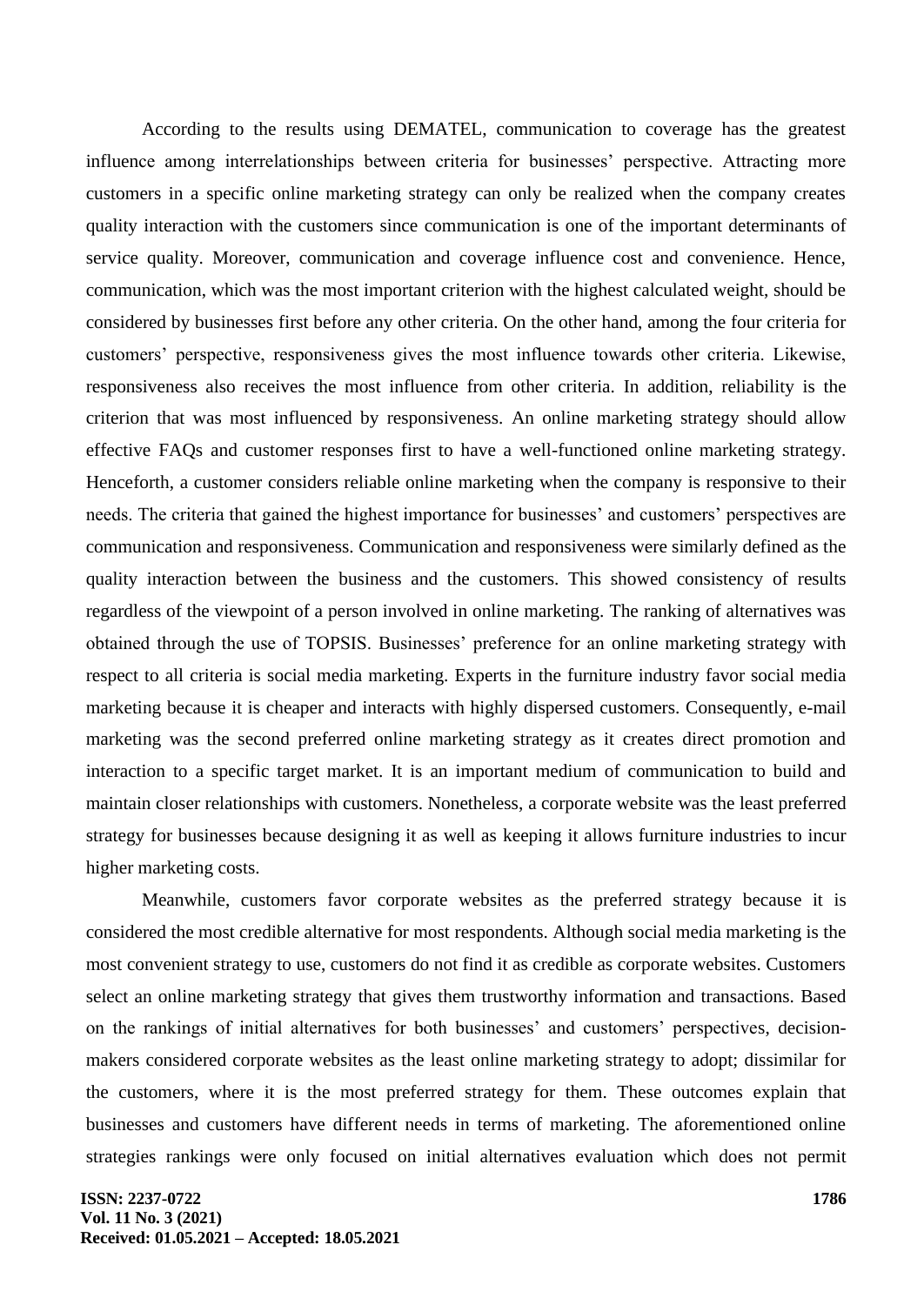decision-makers a more specific option. Thus, a more definite selection must be taken to attain a more direct and definite result. Search engine optimization was chosen as the best alternative for both businesses and customers using the analytic hierarchy process. Although social media marketing was positioned first in the initial alternative evaluation, SEO was still considered the more preferred strategy than any other alternative. This strategy enables internet users to gather new information through search engines leading to a higher chance of visibility of a company or product.

On the contrary, tagged-based marketing and referrals were the least preferred strategies by both businesses and customers since the two do not strongly attract customers due to their poor credibility of information. Ordinary referrals, including tagged posts, do not possess credibility since their sources are possibly untrustworthy. Hence, the number of customer visits for these alternatives is limited. Weights assigned to each of the decision-makers have a slight effect on the final ranking of alternatives. This shows that there was consistency in the answers for the majority of the respondents. Since the furniture industry practices export marketing, their online marketing involvement must be encouraged for them to connect with their customers internationally. Hence, furniture companies can make use of the priority map proposed in this study to select a specific online marketing strategy that suits their business' principles. The placement of the final alternatives in the graph represented its performance for businesses or customers based on the study results. Small and Medium Enterprises can make use of this study by engaging themselves in online marketing. Pragmatically, the developed model may be applied to any industry under SMEs. The multi-criteria decision-making framework was developed to show the relationship between the criteria and alternatives with respect to the goal. Furthermore, the complexity of the decision process can also be addressed.

# **7. Conclusion**

Even though customer and business needs differ, the results show that both perspectives have largely similar rankings. Customers' first choice in selecting an online marketing strategy is, pragmatically, the company's search engine optimization. Customers discovered that SEO was the most accessible channel for finding reliable furniture inquiries. Direct e-mail marketing, on the other hand, came in second because it allows businesses to interact directly with their customers. Similarly, corporate websites have a higher level of credibility and dependability. On the other hand, customers prefer a concise website to a comprehensive one because it is easier to use and takes less time to absorb the information. Finally, blogs were regarded as one of the most preferred online marketing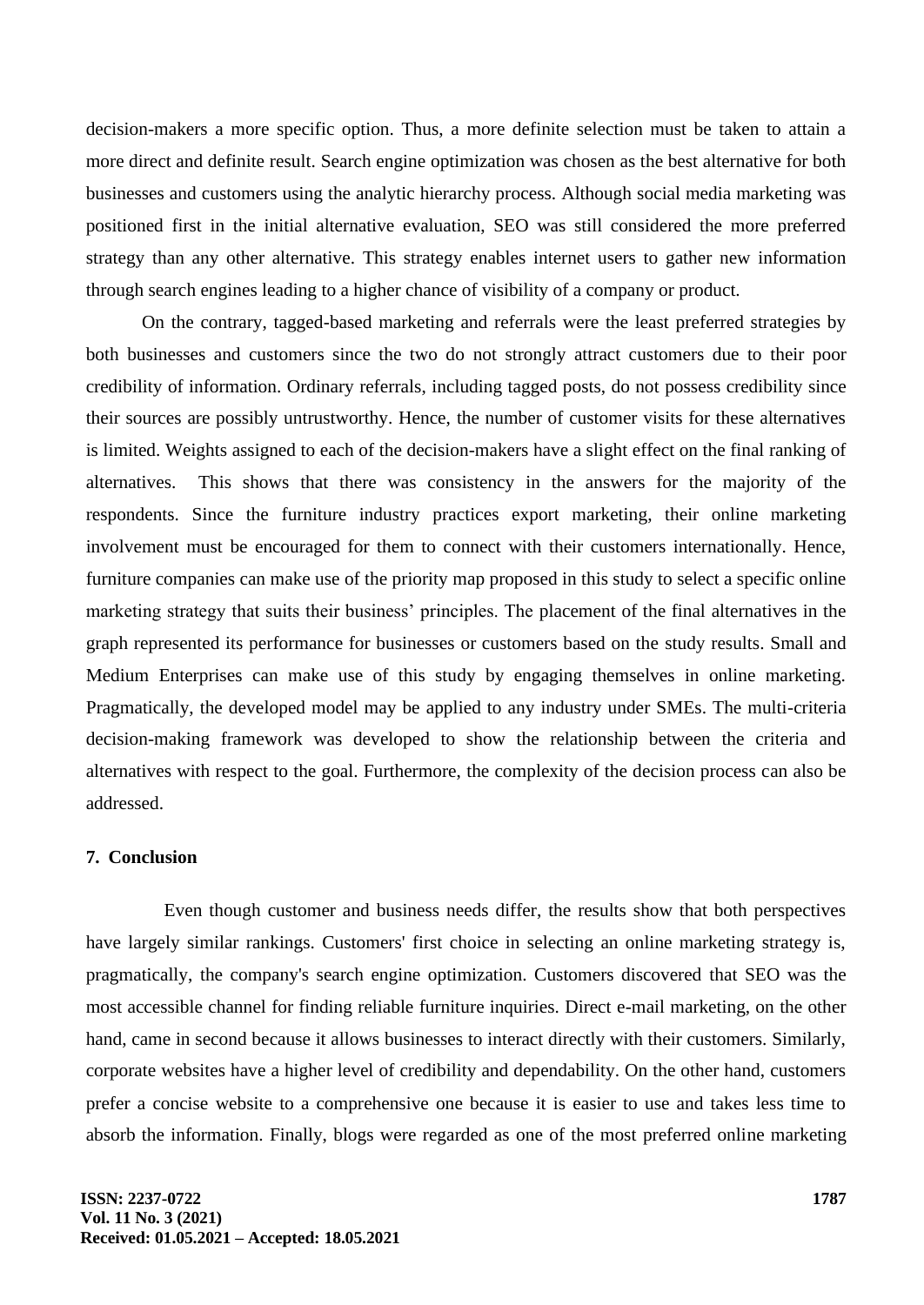strategies for their engaging content advertising, similar to the viewpoint of businesses. Participating in online marketing allows a company to increase its market participation and maintain its competitiveness against other businesses. This research gives a broad overview of Cebu's furniture industry. More research in various sectors is needed to help with the decision-making process for online marketing strategy. Although technology is considered dynamic, the benefits of this proposed model are expected to last for a longer time.

# **References**

Aghazadeh, H. (2015). Strategic marketing management: Achieving superior business performance through intelligent marketing strategy. *Procedia-Social and Behavioral Sciences,* 207, 125-134.

Agabin, P. (2015). Online Marketing Statistics in the Philippines. Philippine Internet Marketing News, Reviews & amp; Features. http://www.paulagabin.com/internet-marketing/online-marketingstatistics-in-the-philippines/

Ambler, T., Bhattacharya, C., Edell, J., Keller, K., Lemon, K. & Mittal, V. (2002). Relating Brand and Customer Perspectives on Marketing Management. *Journal of Service Research, 5*(1), 13-25.

Anderson, E. W., Fornell, C., & Mazvancheryl, S. K. (2004). Customer satisfaction and shareholder value. *Journal of marketing, 68*(4), 172-185.

Angelides, M.C., (1997). Implementing the internet for business: a global marketing opportunity. *International Journal of information management, 17*(6), 405-419.

Aruldoss, M., Lakshmi, T.M. & Venkatesan, V.P. (2012). A Survey on Multi Criteria Decision Making Methods and Its Applications. *Science and Education Publishing,* 1(1).

Baykasoglu, A., Durmusoglu, Z.D.U., Kaplanoglu, V., Sahin, C., (2013). Integrating fuzzy Dematel and fuzzy hierarchical TOPSIS methods for truck selection.

Bianchi, C., Andrews L. (2015). Investigating marketing managers' perspectives on social media in Chile. *Journal of Business Research, 68*(12), 2552-2559.

Bruno, G., Esposito, E., Genovese, A., Passaro, R., (2012). AHP-based approaches for supplier evaluation: Problems and perspectives. *Journal of Purchasing & Supply Management,* 18, 159-172.

Chadwick, F.E. & Doherty N.F. (2012). Web advertising: The role of e-mail marketing. *Journal of Business Research* 65, 843-848.

Chaudhary, P., Chhetri, S.K., Joshi, K.M., Shrestha, B.M., Kayastha, P., (2015). *Application of an analytic network process (AHP) in the GIS interface for suitable fire site selection: a case study from Kathmandu Metropolitan City, Nepal.* Socio-Economic Planning Sciences.

Cheng, S.J., Hwang C.L., (1992). *Fuzzy multiple attribute decision making methods and applications.* Springer-Verlag, Berlin.

Chou, W.C., Leu, J.D., Tsai, W.H., (2011). An effectiveness evaluation model for the web-based marketing of the airline industry. *International Journal on Expert Systems with Applications, 38,* 15499-15516.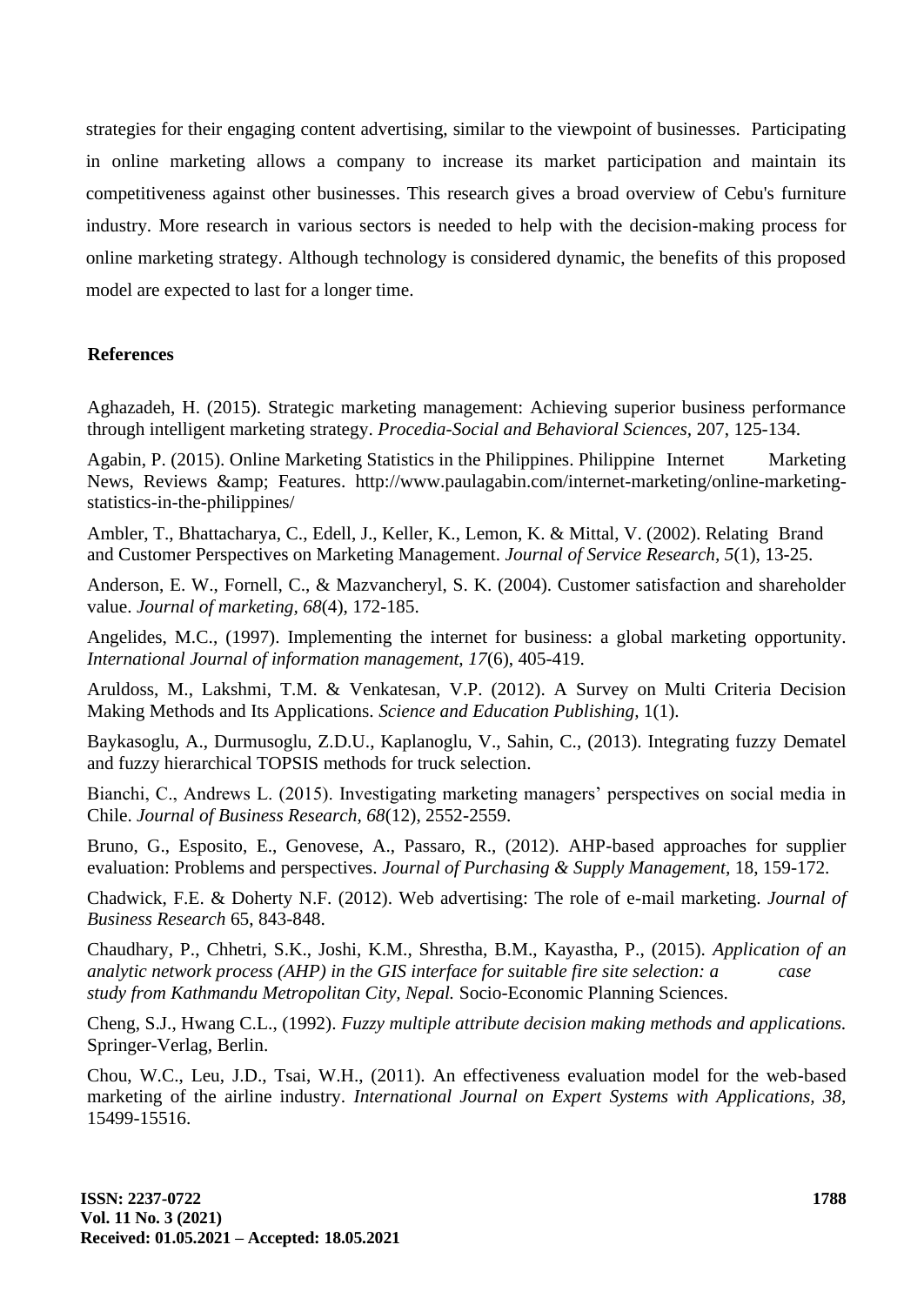Dahnil, M. I., Marzuki, K.M., Langgat, J. &Fabeil, N.F. (2014). Factors Influencing SMEs Adoption of Social Media Marketing. *Procedia - Social and Behavioral Sciences, 148*, 119-126.

Egri, G. &Bayrak, C. (2014). The Role of Search Engine Optimization on Keeping the User on the Site. *Procedia Computer Sciences, 36*, 335-342

Furniture Industry seeks government assistance. (2003, March 17). Philippine Star. http://www.philstar.com/business/199247/furniture-industry-seeks-government-assistance

Gavade, R.K. (2014). Multi-criteria Decision Making: An overview of different selection problems and methods. *International Journal of Computer Science and Information Technologies, 5*(4), 5643-5646.

Gretzel, U., Park, Y.A., (2006). Success Factors for Destination Marketing Web Sites: A Qualitative Meta-Analysis. *Journal of Travel Research.*

Hwang, C.L., Yoon, K., (1981). *Multiple attributes decision making methods and applications.* Spring, New York.

Hwang, J.S., McMillan, S.J. & Lee, G. (2003). *Corporate Websites as advertising: An analysis of function, audience, and message strategy.* Spring.

Kacamak, H., Kahraman, U.A., Uygun, A., (2015). An integrated DEMATEL and Fuzzy ANP techniques for evaluation and selection of outsourcing provider for a telecommunication company. *Computers & Industrial Engineering, 86,* 137-146

King, I. H. (2014). *Undergraduate Education Background and Ethical Decision Making.* Doctor of Business Administration. 1- 5.

Lee, Y., & Kozar, K.A., (2006). Investigating the effect of website quality on e-business success: An analytic hierarchy process (AHP) approach. *Decision Support Systems, 42*(3), 1383-1401.

Leeflang P., Verhoef, P., Dahlstrom, P. &Freundt, T. (2014). Challenges and solutions for marketing in a digital era. *European Management Journal, 32*, 1-12.

Mangold, W.G., Faulds, D.J., (2009). Social Media: The new hybrid element of the promotion mix. *Business Horizons,* 52, 357-365.

Mittal, V., Kumar P., &Tsiros M. (1999). Attribute Level Performance, Satisfaction, and Behavioral Intentions over Time: A Consumption System Approach. *Journal of Marketing, 63,* 88-101.

Murillo R.H. &Martinek C.(2009). Corporate Social Responsibility Can BeProfitable. Federal Reserve Bank of St. Louis. https://www.stlouisfed.org/publications/regional-economist/april-2009/corporate-social-responsibility-can-be-profitable

Ocampo, L.A., Clark, E.E. (2014). An AHP-MOLP Approach on Prioritizing Competitive Strategies towards Sustainable Business. *International Journal of Industrial Engineering, 5*(2), 95-106

Opricovic, S., Tzeng, G.H., (2003). Compromise solution by MCDM methods: a comparative analysis of VIKOR and TOPSIS. *European Journal of Operational Research.* 156(2), 445-455.

Oztamur D. &Karakadilar I.S. (2014). Exploring the role of social media for SMEs: as a new marketing strategy tool for the firm performance perspective. *Procedia - Social and Behavioral Sciences, 150*, 511-520.

Pavlov, I., Melville, N. & Plice, R. (2007). Toward a Sustainable E-mail Marketing Infrastructure: A system Dynamics Perspective.